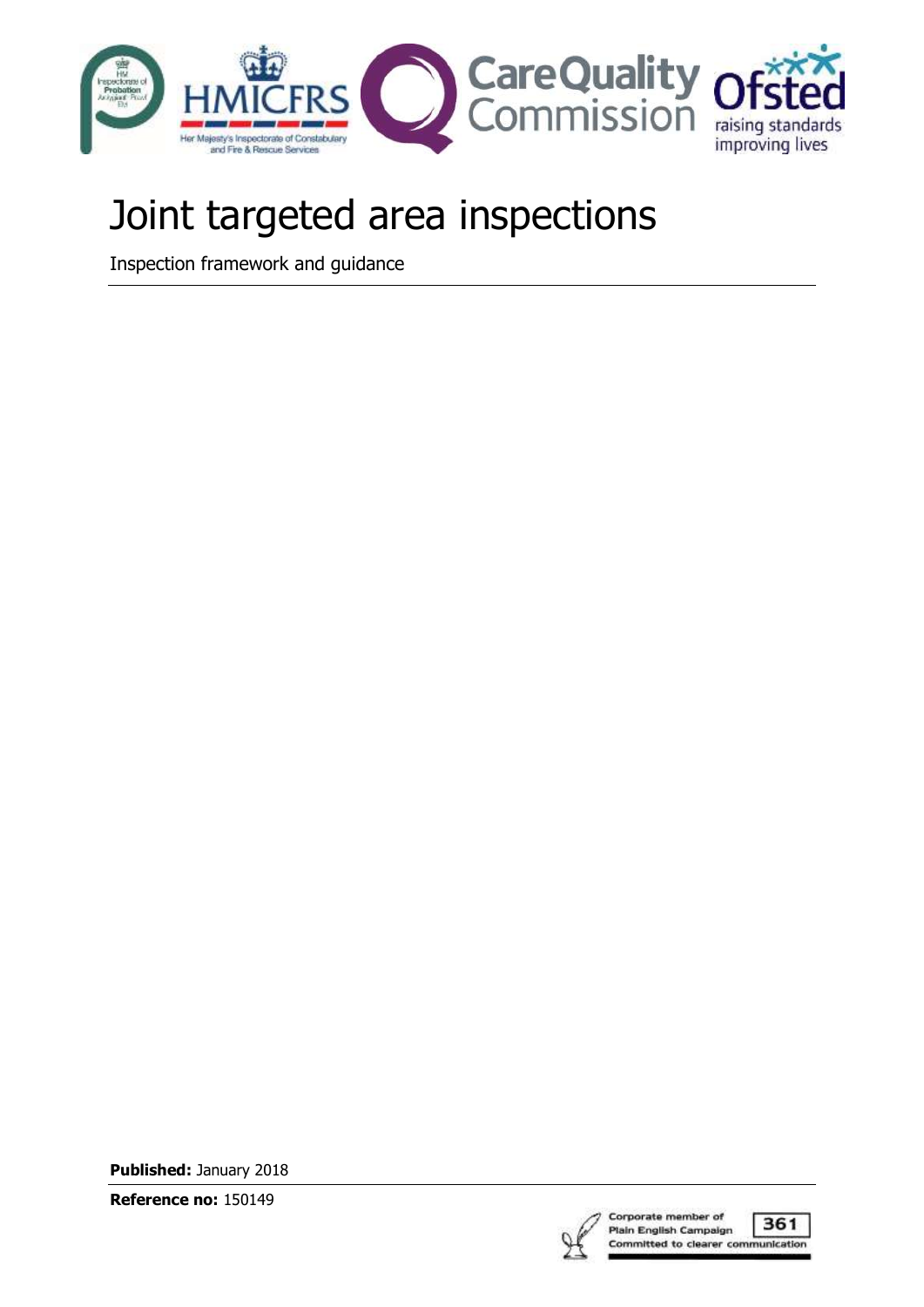

# **Contents**

| <b>Introduction</b>                                                                                            | 3              |
|----------------------------------------------------------------------------------------------------------------|----------------|
| Section 1. Scope of the inspection                                                                             | 3              |
| Evaluation criteria                                                                                            | $\overline{4}$ |
| <b>Section 2. Inspection process</b>                                                                           | 6              |
| The inspection team                                                                                            | 6              |
| Overview of the inspection                                                                                     | 6              |
| Pre-inspection activity                                                                                        | 9              |
| Week one: notification, set-up and information request<br>Week two: local evaluation of children's experiences | 9<br>12        |
| Week three: on site                                                                                            | 12             |
| Engaging senior leaders: keep-in-touch meetings                                                                | 14             |
| Finalising evidence and feedback                                                                               | 15             |
| Section 3. Gathering and evaluating evidence                                                                   | 16             |
| Hearing the views of children, young people and their families                                                 | 16             |
| Seeking consent to speak with children and their families                                                      | 17             |
| Tracking and sampling individual children's experiences                                                        | 17             |
| Observations of practice                                                                                       | 19             |
| Interviews with practitioners, managers, leaders and stakeholders<br>Documentation                             | 20<br>21       |
| Roles and responsibilities of the inspection team                                                              | 21             |
| <b>Section 4. Supplementary guidance</b>                                                                       | 22             |
| Issues of concern                                                                                              | 22             |
| Recording evidence                                                                                             | 22             |
| Writing the letter of findings                                                                                 | 23             |
| Quality assurance                                                                                              | 25             |
| Action plan after the inspection                                                                               | 26             |
| Complaints                                                                                                     | 26             |
| Annex A. Information to support the inspection                                                                 | 27             |
| <b>Annex B. Inspection notification email</b>                                                                  | 28             |
| Annex C. Referring concerns to the local agencies                                                              | 29             |
| Annex D. Challenges and complaints about joint inspections                                                     | 30             |
| <b>Summary of framework changes</b>                                                                            | 33             |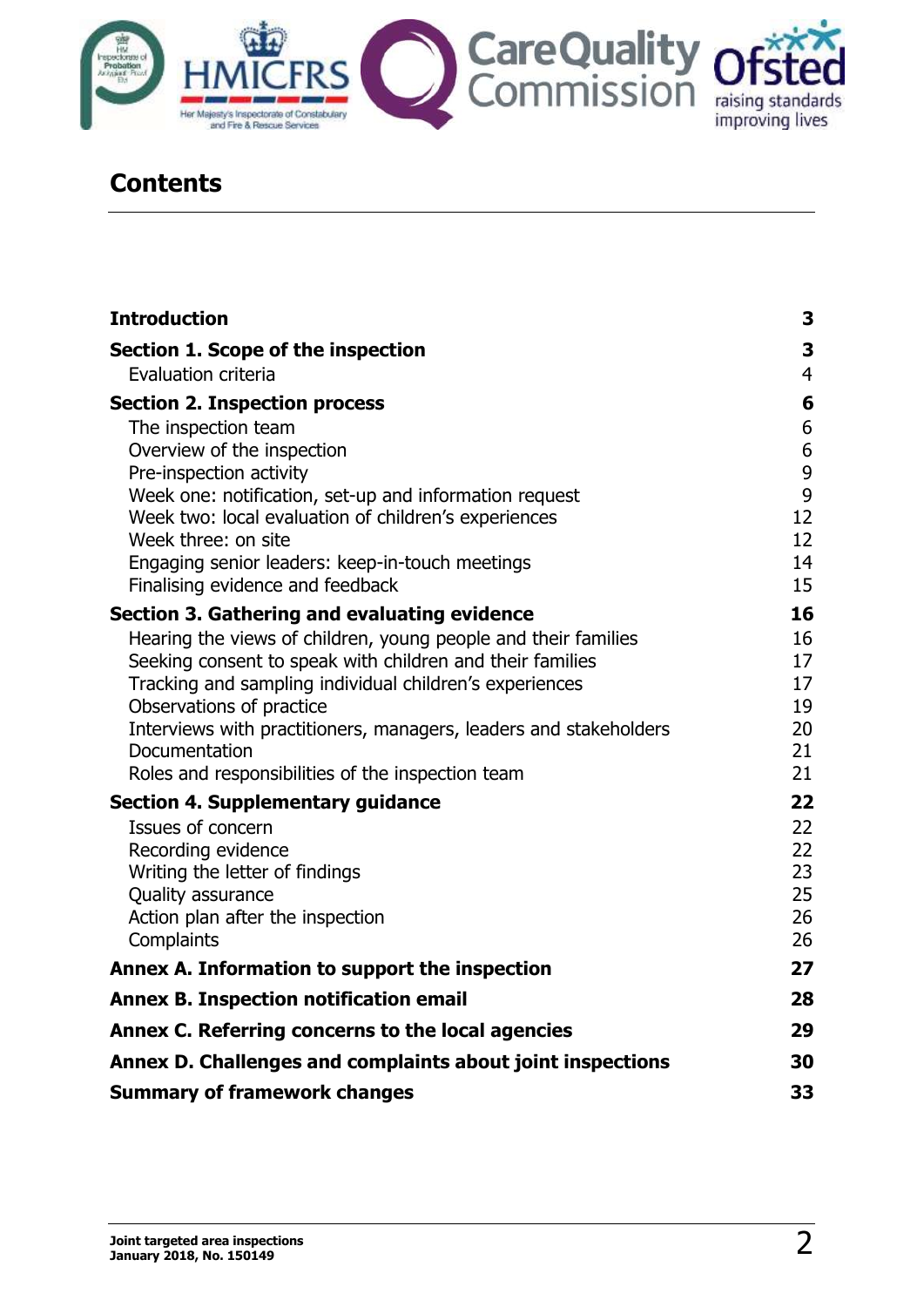

# <span id="page-2-0"></span>**Introduction**

- 1. This guidance is for inspectors conducting joint targeted area inspections (JTAI) of arrangements and services for children in need of help and protection in local authority areas in England. These inspections are undertaken by Ofsted, the Care Quality Commission (CQC), Her Majesty's Inspectorate of Constabulary and Fire and Rescue Service (HMICFRS) and Her Majesty's Inspectorate of Probation (HMI Probation).
- 2. The three safeguarding partners together with other agencies can use this quidance to understand how inspections are conducted.<sup>1</sup> They may also find it useful when carrying out self-evaluations or improvement planning.
- 3. This guidance is designed to support consistency between inspections while allowing the flexibility to respond to the individual circumstances of each local area. As such, it is a guide on the processes that usually govern the inspection.
- 4. This guidance is generic and applies to all JTAIs. Each JTAI includes a 'deep dive' theme. The inspectorates publish separate guidance on each deep dive theme<sup>2</sup> that should be read alongside this framework.

# <span id="page-2-1"></span>**Section 1. Scope of the inspection**

- 5. JTAIs are carried out under section 20 of the Children Act 2004. They are an inspection of multi-agency arrangements for:
	- the response to all forms of child abuse, neglect and exploitation at the point of identification
	- $\blacksquare$  the quality and impact of assessment, planning and decision making in response to notifications and referrals
	- **P** protecting children and young people at risk of a specific type (or types) of harm, or the support and care of children looked after and/or care leavers (evaluated through a deep dive investigation into the experiences of these children)<sup>3</sup>
	- $\blacksquare$  the leadership and management of this work
	- $\blacksquare$  the effectiveness of the local safeguarding arrangements in relation to this work.

 $\overline{a}$ 

<sup>&</sup>lt;sup>1</sup> Member agencies are specified in chapter 3 of 'Working together to safeguard children 2015' – [www.gov.uk/government/publications/working-together-to-safeguard-children--2](http://www.gov.uk/government/publications/working-together-to-safeguard-children--2) – the local authority, police, National Probation Service and Community Rehabilitation Companies, youth offending team, NHS England and clinical commissioning groups, NHS Trusts and NHS Foundation Trusts (all or most of whose hospitals, establishments and facilities are situated in the local authority area). <sup>2</sup> Joint inspections of local area services; [www.gov.uk/government/collections/joint-inspections-of](http://www.gov.uk/government/collections/joint-inspections-of-local-area-services)[local-area-services](http://www.gov.uk/government/collections/joint-inspections-of-local-area-services)

<sup>&</sup>lt;sup>3</sup> Depending on the prevalence and breadth of issues looked at within the specific deep dive investigation, the JTAI may focus on specific cohorts of children at the point of identification, notification and referral. This will be made clear within the relevant deep dive guidance.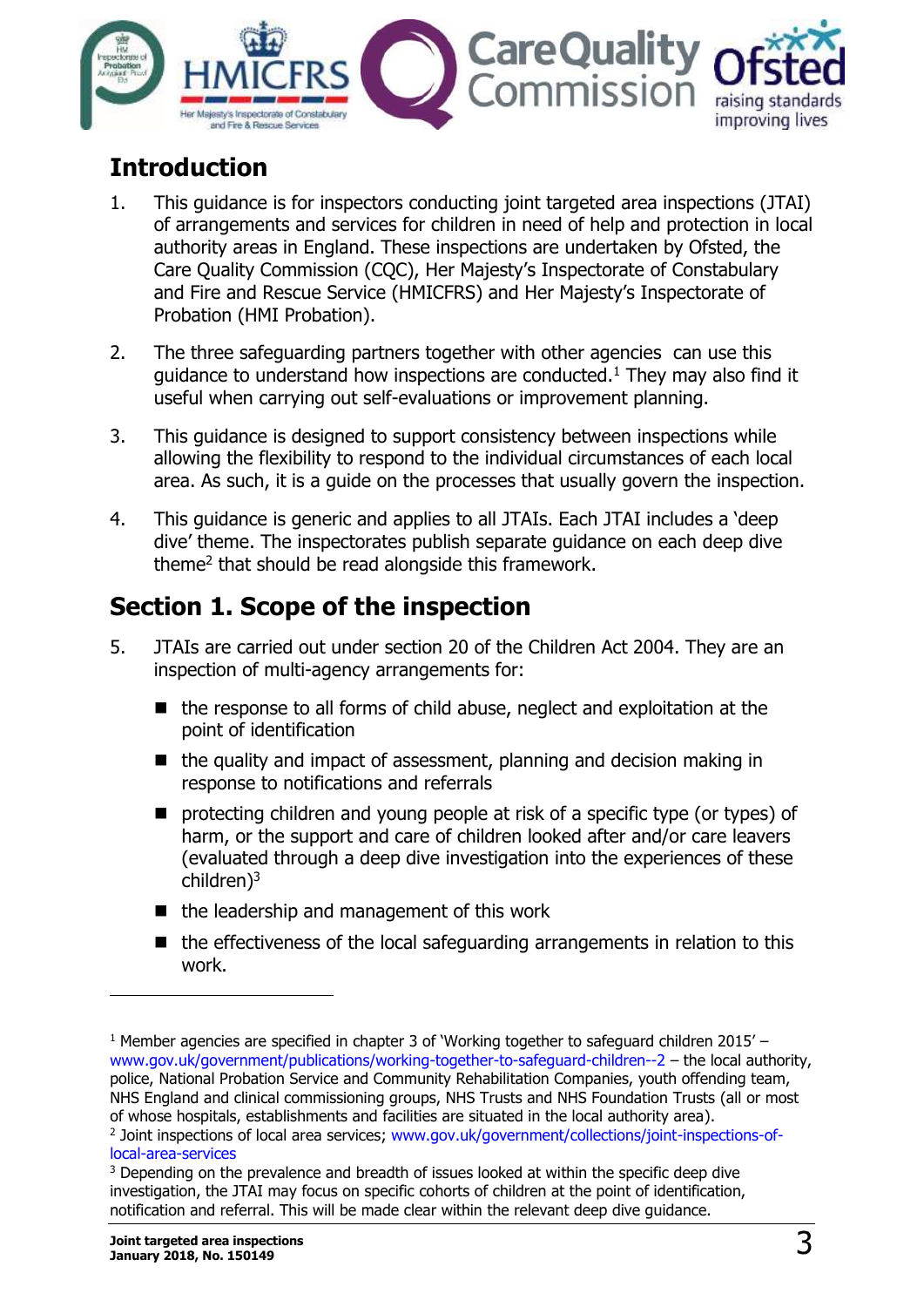

# <span id="page-3-0"></span>**Evaluation criteria**

6. Inspectors will evaluate children's experiences against the full range of the criteria, looking for strengths, areas for development and examples of innovative and effective practice. The evaluation criteria are subject to periodic review.

#### **The multi-agency 'front door'<sup>4</sup>**

This aspect of the inspection is about the effectiveness of practice and arrangements for identifying and managing risks of harm to children and young people. Some JTAIs will inspect responses to all forms of child abuse, neglect and exploitation but others will mainly focus on a specific type (or types) of harm in line with the theme identified for the deep dive aspect of the inspection.

- 7. Inspectors will evaluate against statutory requirements and associated guidance, and whether services are supporting the best possible outcomes for children and young people. Inspectors will evaluate:
	- whether thresholds to access assessments and services are clear and consistent, and whether their application improves outcomes for children (ESN 01)<sup>5</sup>
	- $\blacksquare$  how well the individual needs of children are taken into consideration, including the extent to which there is respect for diversity and sensitivity to age, ethnicity culture, religion, gender, sexual orientation and disability (ESN 02)
	- $\blacksquare$  the quality and timeliness of referrals (ESN 03)
	- whether referrals are responded to in a timely and appropriate manner (ESN 04)
	- $\blacksquare$  the quality and timeliness of assessments (ESN 05)
	- the impact of decisions and plans on outcomes for children and their families (ESN 06)
	- whether local agencies work together effectively, including appropriate and timely sharing of information (ESN 07)
	- $\blacksquare$  the quality of analysis of risk and the factors within the child's family and community that can help keep them safe (ESN 08)
	- whether signs of specific risks to individual children are recognised and appropriately responded to (ESN 09)
	- whether children and their families are involved in decisions about their lives (ESN 10)

-

<sup>4</sup> This will be the multi-agency safeguarding hub (MASH) or the local equivalent.

<sup>&</sup>lt;sup>5</sup> The evaluation schedule numbers (ESN) are a referencing system to support inspectors when they record their findings in evidence records.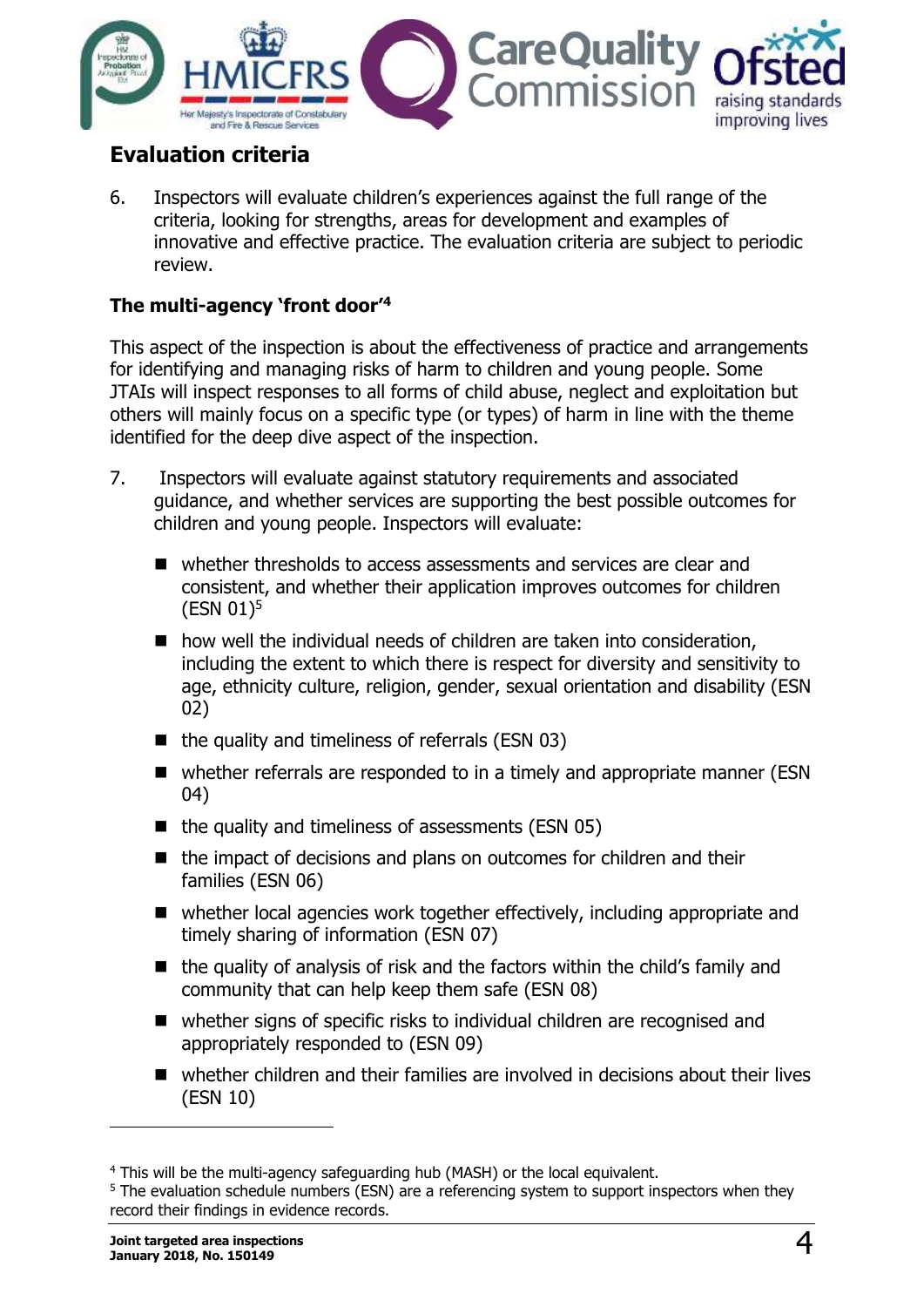

- the quality of recording in case files (ESN 11)
- $\blacksquare$  the effectiveness of out-of-hours provision at managing risk of harm through effective information sharing, referral and assessment (including the provision of emergency accommodation for children that go missing) (ESN 12)
- $\blacksquare$  the impact of strategy discussions and any subsequent section 47 enquiries on actions taken to protect children and young people (ESN 13)
- $\blacksquare$  the quality of management oversight, including:
	- effectiveness of senior management audits of how well workers manage risk of harm through effective referral and assessment (ESN 14)
	- risk assessment and prioritisation of referrals (ESN 15)
	- $-$  case allocation and workload management (ESN 16)
	- the quality and effectiveness of direct supervision, support and challenge (ESN 17)
	- the effectiveness of the arrangements for informing and involving senior managers in decision-making (ESN 18)
	- the effectiveness of escalation arrangements (ESN 19)
- how well leaders and managers know and understand what is happening at the 'front door' for their services (ESN 20)
- how effectively leaders and managers use their knowledge to challenge and support practitioners and promote continuous improvement (ESN 21)
- whether the local safeguarding partners actively monitors, promotes, coordinates and evaluates the work of the statutory partners that help, protect and care for children in the local area<sup>6</sup> (ESN 22).

#### **The response to specific children and young people, evaluated through a deep dive investigation**

■ The criteria for each deep dive are different. For a list of the deep dive themes and their criteria see [www.gov.uk/government/collections/joint](http://www.gov.uk/government/collections/joint-inspections-of-local-area-services)[inspections-of-local-area-services.](http://www.gov.uk/government/collections/joint-inspections-of-local-area-services)

-

<sup>&</sup>lt;sup>6</sup> The role of the LSCB or the multi-agency safeguarding arrangements is in line with the Working Together requirements and guidance on the arrangements for transition.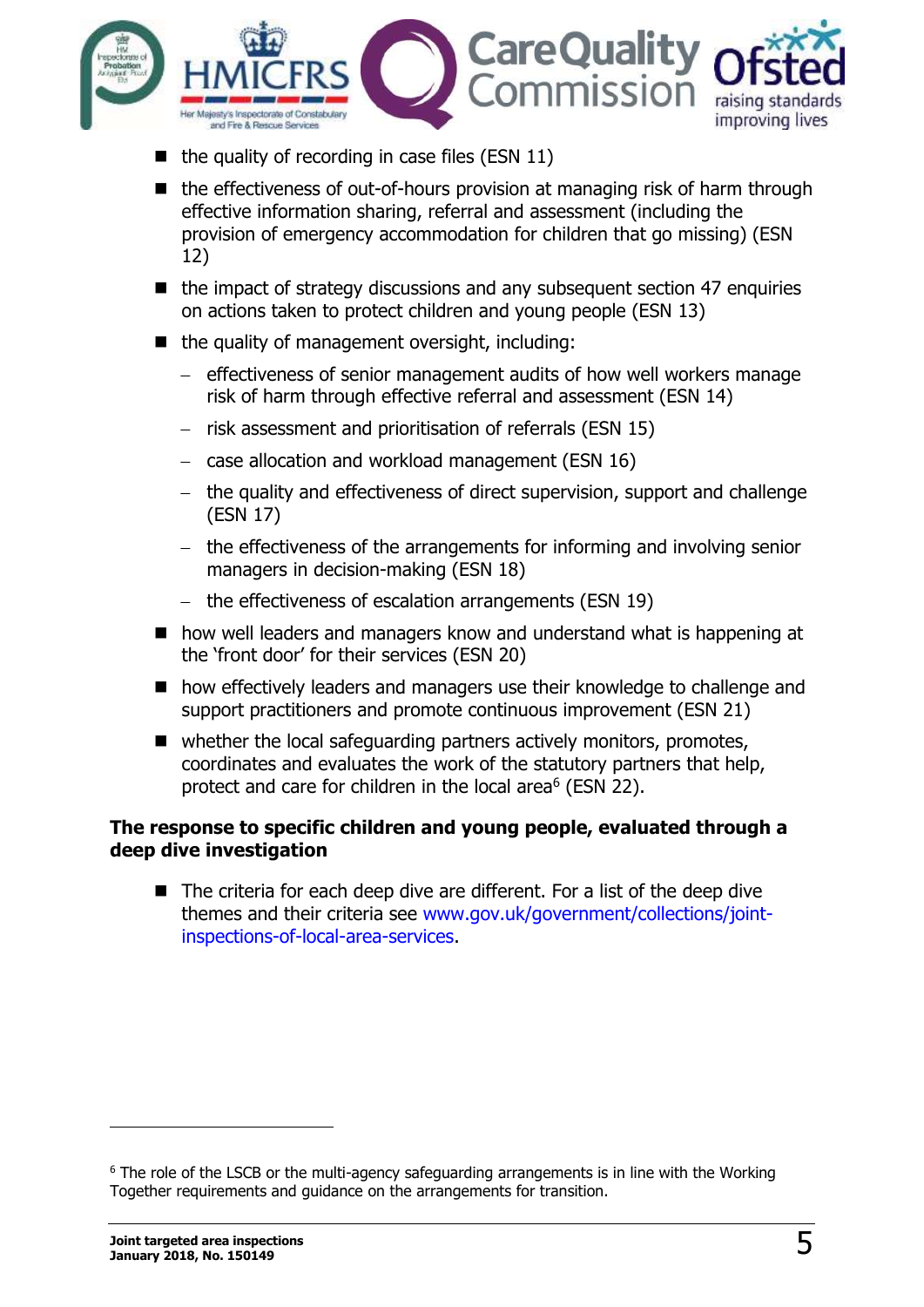

# <span id="page-5-0"></span>**Section 2. Inspection process**

# <span id="page-5-1"></span>**The inspection team**

8. The inspection team will usually include four inspectors from Ofsted, including an education inspector, four inspectors from HMICFRS, and three from CQC, and HMI Probation. An Ofsted social care HMI will lead the inspection.

# <span id="page-5-2"></span>**Overview of the inspection**

| <b>Week one</b>                                                                     | <b>Week two</b>                                                                 | <b>Week three</b>                              | Weeks four $-$ eight                                                 |
|-------------------------------------------------------------------------------------|---------------------------------------------------------------------------------|------------------------------------------------|----------------------------------------------------------------------|
| Notifications and set-<br>up discussion off site.<br>$\sqrt{\frac{1}{2}}$ (Tuesday) | Inspection team off<br>site.<br>Local area evaluates<br>children's experiences. | Inspection team on<br>site<br>Monday to Friday | Writing the letter of<br>findings and quality<br>assurance processes |

9. The timeline for the inspection – including preparation, on-site work and writing the letter of inspection findings – is set out below. Annex A includes an outline of specific milestones for the information requested to support the inspection.

| <b>Usual day</b><br>of week   | <b>Working</b><br>day | <b>Activity overview</b>                                                                                                                                                                                                       |
|-------------------------------|-----------------------|--------------------------------------------------------------------------------------------------------------------------------------------------------------------------------------------------------------------------------|
| <b>Before</b><br>notification | $-1$                  | Preparation (off site). The lead inspector and an inspector from<br>each of CQC, HMICFRS and HMI Probation review the joint pre-<br>inspection briefing.                                                                       |
| <b>Week one</b><br>Tuesday    | $\Omega$              | <b>By 9.30 am</b> $-$ the lead inspector notifies the director of<br>children's services (DCS) of the inspection by 9.30am, followed<br>by calls from each inspectorate to senior leaders in other<br>relevant local agencies. |
|                               |                       | Each inspectorate requests information from the relevant<br>agencies to support the inspection.                                                                                                                                |
|                               |                       | The lead inspector will offer a more detailed set-up discussion<br>later that day to allow the DCS time to convene senior leaders<br>from the other local agencies.                                                            |
|                               |                       | DCS sends the lead inspector the list(s) of children identified as<br>child in need and children who are the subject of a child<br>protection plan in the three months prior to the inspection.                                |
| Wednesday                     | 1                     | By 3pm on day one (Wednesday) the local authority with<br>partner agencies should also provide specific lists that will be<br>outlined in each deep dive theme guidance.                                                       |
|                               |                       | The lead inspector selects 20 children from the deep dive theme<br>and requests further information on these 20.                                                                                                               |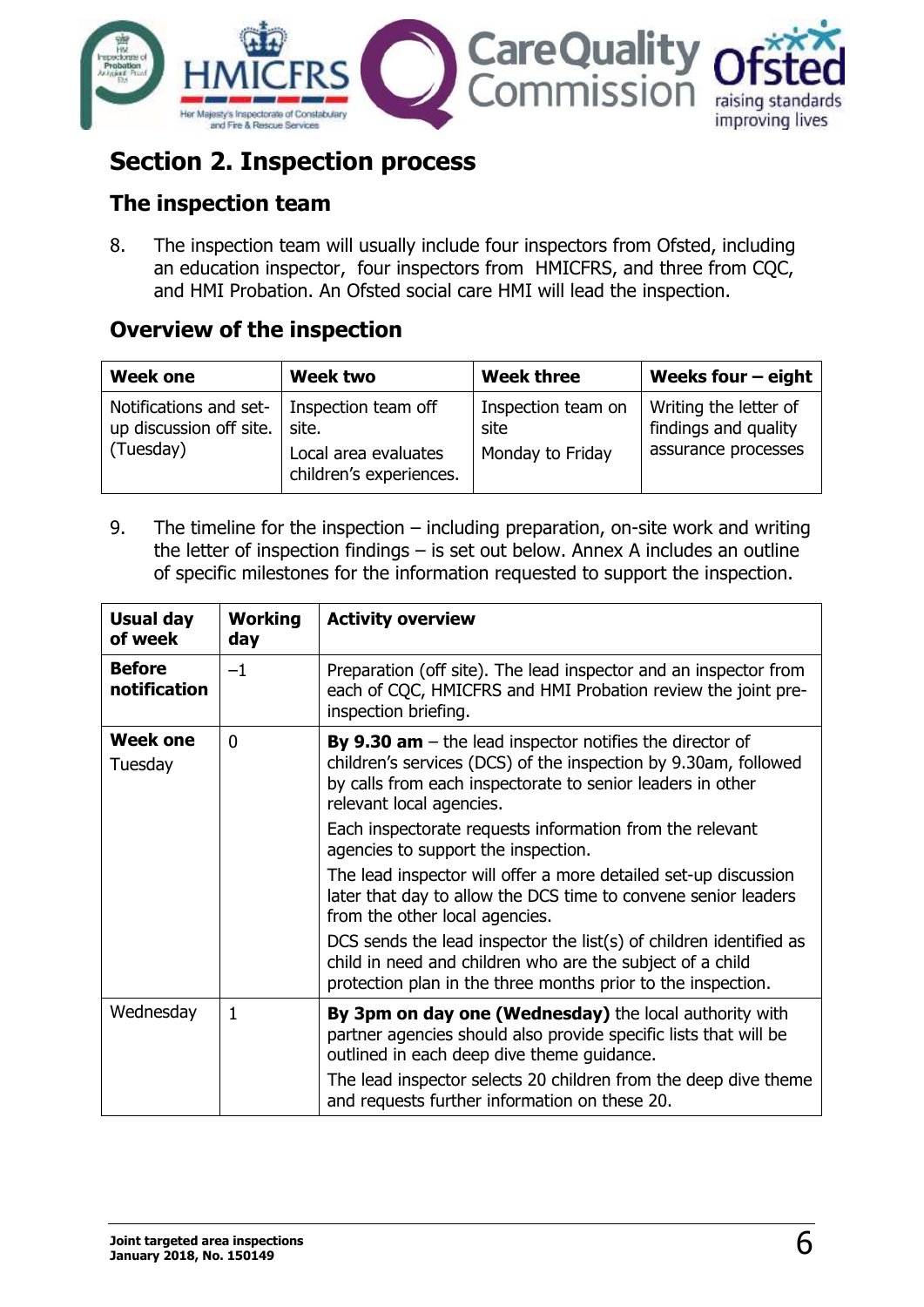

| <b>Usual day</b><br>of week | <b>Working</b><br>day | <b>Activity overview</b>                                                                                                                                                                                                                                                                                                                                                                                                                                                  |
|-----------------------------|-----------------------|---------------------------------------------------------------------------------------------------------------------------------------------------------------------------------------------------------------------------------------------------------------------------------------------------------------------------------------------------------------------------------------------------------------------------------------------------------------------------|
| Thursday $-$<br>Friday      | $2 - 3$               | The local authority provides additional information on the 20<br>children selected by the lead inspector from the deep dive<br>theme                                                                                                                                                                                                                                                                                                                                      |
|                             |                       | The lead inspector identifies between five and seven children<br>from the lists provided and asks the local partnership to jointly<br>evaluate their experiences by the end of the day 7.                                                                                                                                                                                                                                                                                 |
|                             |                       | The local authority provides details of multi-agency meetings<br>and the remaining lists of children and young people.                                                                                                                                                                                                                                                                                                                                                    |
|                             |                       | The lead inspector produces a briefing note for the team.                                                                                                                                                                                                                                                                                                                                                                                                                 |
|                             |                       | HMI Probation will request details of 10 cases from each of their<br>inspected bodies (i.e. National Probation Service, Community<br>Rehabilitation Company and Youth Offending Team) for single<br>agency sampling. The HMIP lead inspector will liaise with each<br>agency to agree a criteria that is consistent with the deep dive<br>theme. These cases lists should be submitted to the HMIP lead<br>inspector by Day 8 i.e. the Friday before fieldwork commences. |
| <b>Week two</b><br>Monday   | 4                     | Preparation (off site) – consideration of pre-inspection briefing<br>and Annex A information.                                                                                                                                                                                                                                                                                                                                                                             |
|                             |                       | The lead inspector commences timetable development for the<br>on-site week in consultation with the local area and other<br>inspectorates. The agreed timetable should be finalised by day<br>8.                                                                                                                                                                                                                                                                          |
| Tuesday                     | 5                     | Local agencies provide any information from Annex A that they<br>have not yet submitted, including key documents relating to the<br>children whose experiences they have been asked to evaluate.                                                                                                                                                                                                                                                                          |
| Wednesday                   | 6                     | The lead inspector reviews case file documents and allocates<br>Annex A documents to inspectors to evaluate.                                                                                                                                                                                                                                                                                                                                                              |
| Thursday                    | $\overline{7}$        | The local area agencies provide their joint evaluations of<br>children's experiences.                                                                                                                                                                                                                                                                                                                                                                                     |
| Friday                      | 8                     | Inspection team considers the local partnership's joint<br>evaluation of children's experiences.                                                                                                                                                                                                                                                                                                                                                                          |
|                             |                       | Local agencies confirm, in writing, whether children and young<br>people and their parents/carers have given consent to speak<br>with inspectors.                                                                                                                                                                                                                                                                                                                         |
|                             |                       | The lead inspector agrees the on-site programme with the<br>senior leaders (through the designated link person).                                                                                                                                                                                                                                                                                                                                                          |
|                             |                       | National Probation Service, Community Rehabilitation Company<br>and Youth Offending Team each submit details of 10 cases for<br>single agency sampling to the lead inspector HMIP.                                                                                                                                                                                                                                                                                        |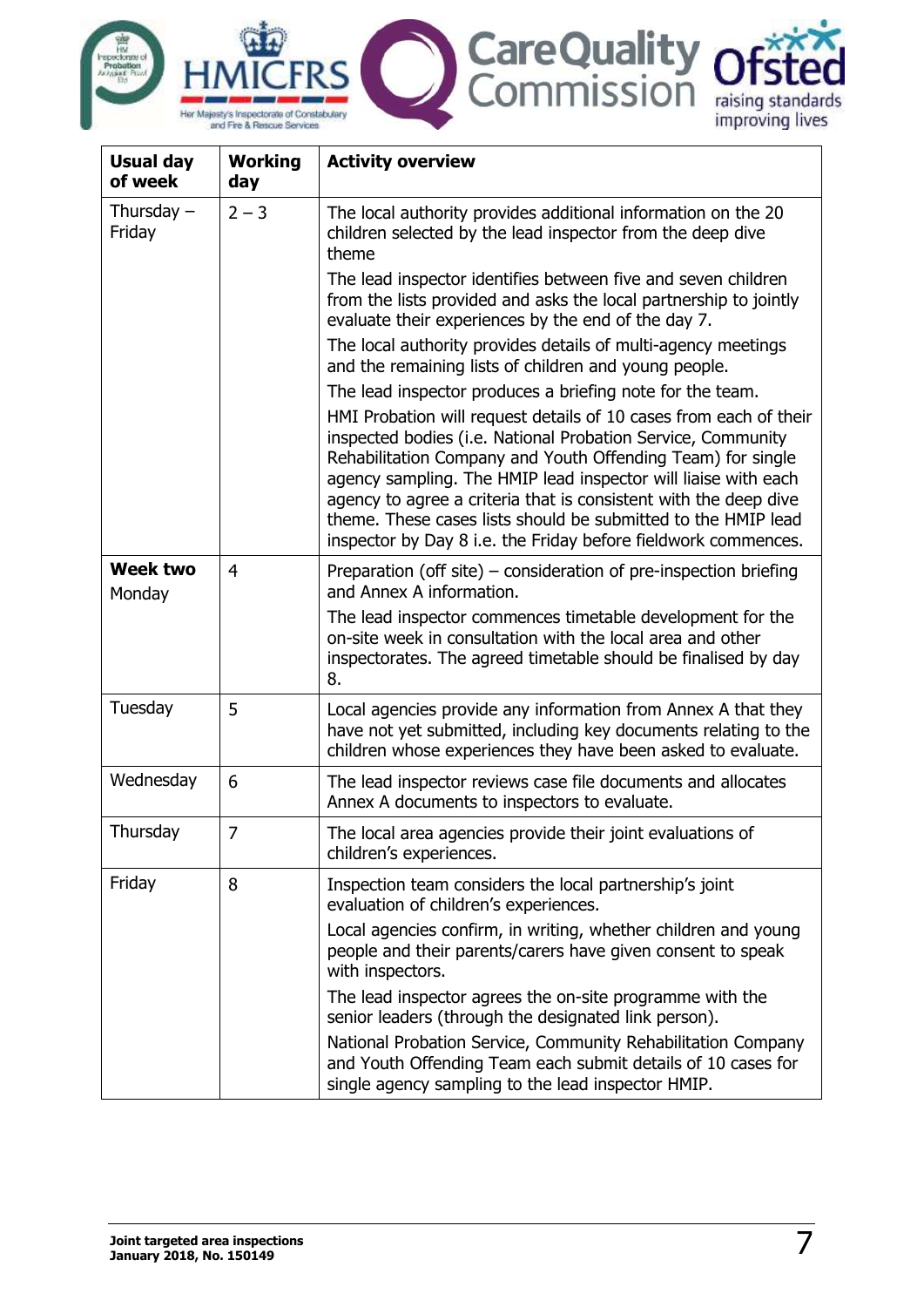



| <b>Usual day</b><br>of week | <b>Working</b><br>day | <b>Activity overview</b>                                                                                                                                                                                                                                                                                                           |
|-----------------------------|-----------------------|------------------------------------------------------------------------------------------------------------------------------------------------------------------------------------------------------------------------------------------------------------------------------------------------------------------------------------|
| <b>Week three</b>           | $9 - 12$              | On-site inspection days.                                                                                                                                                                                                                                                                                                           |
| Monday to                   |                       | Day $9$ – team arrives and meet with senior leaders.                                                                                                                                                                                                                                                                               |
| Thursday                    |                       | Day $9-12$ – on-site activity (evidence collection ceases at<br>3.00pm on day 12).                                                                                                                                                                                                                                                 |
|                             |                       | Day $12$ – team meets in the afternoon to agree provisional<br>findings.                                                                                                                                                                                                                                                           |
| Friday                      | 13                    | Inspectors meet to identify key strengths, areas for<br>development and areas for priority action (completed by<br>lunchtime). This should include an opportunity for individual<br>inspectorates to identify any specific messages for individual<br>agencies, including matters the individual inspectorate may take<br>forward. |
|                             |                       | The lead inspector and representatives from each inspectorate<br>meet with senior leaders of inspected agencies and services for<br>the feedback meeting (concluded by mid-afternoon).                                                                                                                                             |
|                             |                       | All inspectors submit their written-up key findings to the lead<br>inspector and ensure that their evidence records are fully up to<br>date.                                                                                                                                                                                       |
| <b>Week four</b>            | $14 - 16$             | The lead inspector consolidates findings from all inspectors into                                                                                                                                                                                                                                                                  |
| Monday to                   |                       | a single joint letter.                                                                                                                                                                                                                                                                                                             |
| Wednesday                   |                       | <b>On day 16</b> – the lead inspector and the Ofsted quality<br>assurance (QA) manager agree a draft findings letter.                                                                                                                                                                                                              |
| <b>Weeks four</b>           | $16 - 23$             | Days 16-21 - HMICFRS, HMI Probation and the CQC consider<br>and sign off the draft letter.                                                                                                                                                                                                                                         |
| Wednesday<br>to             |                       | Days 21-22 - Ofsted National Director, Social Care signs-off the                                                                                                                                                                                                                                                                   |
| <b>Week five</b>            |                       | draft letter.<br>Day 23 - editors review draft letter                                                                                                                                                                                                                                                                              |
| Friday                      |                       |                                                                                                                                                                                                                                                                                                                                    |
| <b>Week six</b>             | $24 - 33$             | Ofsted sends the draft letter to the DCS for them to coordinate                                                                                                                                                                                                                                                                    |
| Monday                      |                       | a single factual accuracy check that takes account of comments<br>from all local agencies.                                                                                                                                                                                                                                         |
| to                          |                       | The DCS has 10 working days to respond on behalf of the                                                                                                                                                                                                                                                                            |
| <b>Week</b><br>seven        |                       | partnership (day 33, usually a Friday)                                                                                                                                                                                                                                                                                             |
| Friday                      |                       |                                                                                                                                                                                                                                                                                                                                    |
| <b>Week eight</b>           | $34 - 40$             | <b>Day 34</b> – the lead inspector and Ofsted QA manager consider                                                                                                                                                                                                                                                                  |
| Monday                      |                       | factual accuracy comments received from the local partnership                                                                                                                                                                                                                                                                      |
| to                          |                       | and send proposed revisions to CQC, HMIC and HMI Probation.                                                                                                                                                                                                                                                                        |
| <b>Week nine</b>            |                       | Day 37 - Inspectorates agree letter.<br>Days 38-39 - Ofsted National Director, Social Care signs off                                                                                                                                                                                                                               |
| Tuesday                     |                       | final letter.                                                                                                                                                                                                                                                                                                                      |
|                             |                       | Day $40$ – editors review final letter.                                                                                                                                                                                                                                                                                            |
| Wednesday                   | 41                    | Ofsted sends pre-publication findings letter to the DCS (copied<br>to all senior leaders and the chair of the LSCB).                                                                                                                                                                                                               |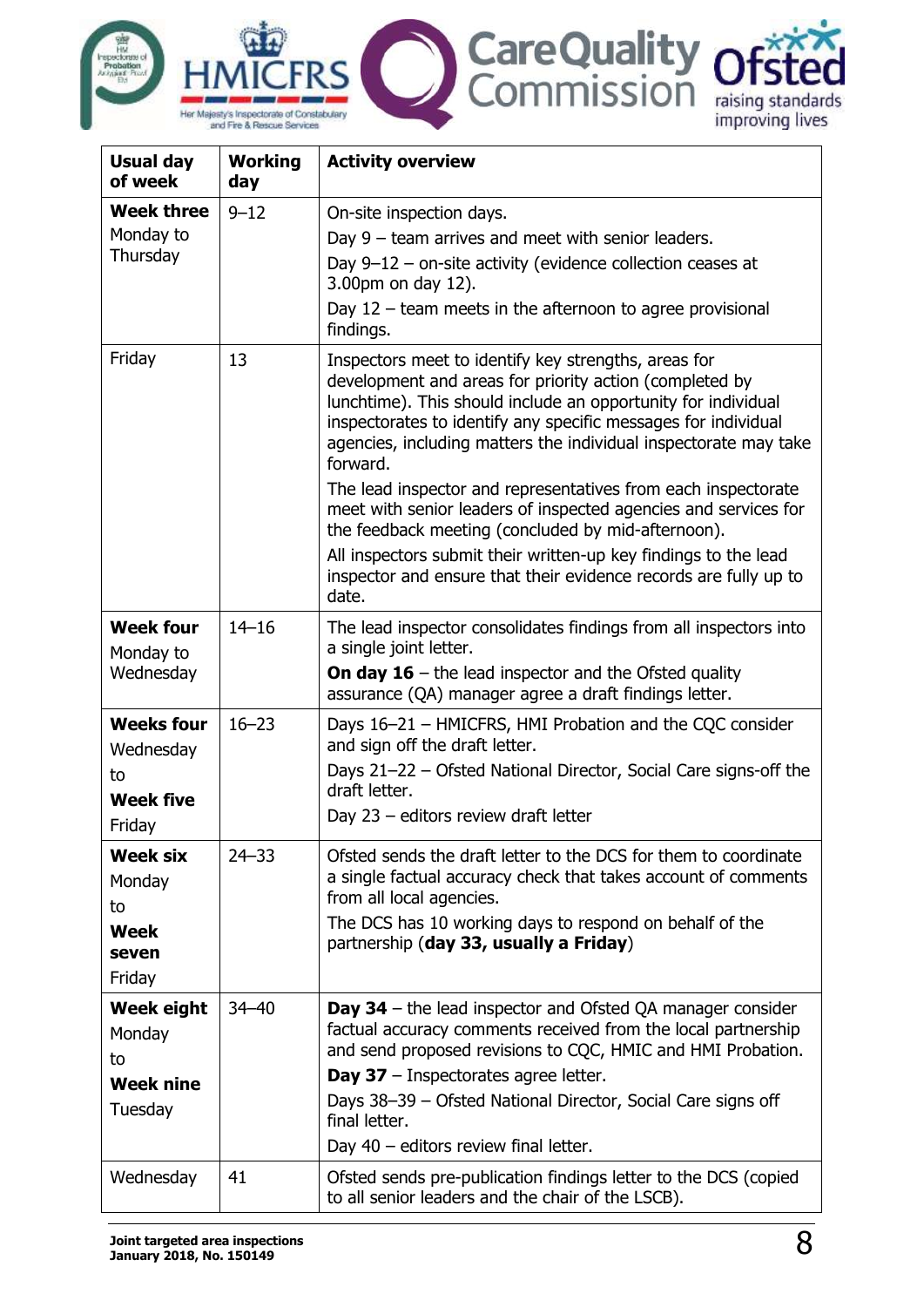

| <b>Usual day</b><br>of week | <b>Working</b><br>day | <b>Activity overview</b>                                                                                                                                                                        |
|-----------------------------|-----------------------|-------------------------------------------------------------------------------------------------------------------------------------------------------------------------------------------------|
| Tuesday                     | 43                    | Letter of inspection findings published.                                                                                                                                                        |
| <b>Post</b><br>inspection   |                       | Where required, the local agencies submit a statement of<br>proposed action to ProtectionOfChildren@ofsted.gov.uk<br>(within 70 working days of the letter being sent to the local<br>agencies) |

# <span id="page-8-0"></span>**Pre-inspection activity**

- 10. The Ofsted senior analytical officer will coordinate the initial analysis of performance data and provide a pre-inspection briefing for the inspection team. This will summarise:
	- **F** findings from all relevant inspections and regulatory activity
	- e relevant nationally collected data
	- $\blacksquare$  relevant reports from the local government ombudsman
	- $\blacksquare$  the joint strategic needs assessment
	- serious incident notifications
	- $\blacksquare$  the findings from any published serious case reviews
	- $\blacksquare$  evidence from whistleblowing or complaints to any of the inspectorates
	- regional intelligence, including events of public concern, such as high-profile court cases or media issues
	- other relevant published documentation, as identified in Annex A.
- 11. The lead inspector and a representative from each of CQC, HMICFRS and HMI Probation will review the pre-inspection briefing before they notify the local partners of the inspection. All inspectors have a minimum of one day to prepare for the inspection. All inspectors will review the pre-inspection briefing and other relevant material before arriving on site and discuss how they will jointly gather and analyse evidence against the evaluation criteria.

### <span id="page-8-1"></span>**Week one: notification, set-up and information request**

#### **Notification**

12. The lead inspector will notify the DCS of the inspection by telephone by 9.30am nine working days before fieldwork begins. As part of this telephone call, the lead inspector will request information to support this inspection (Annex A).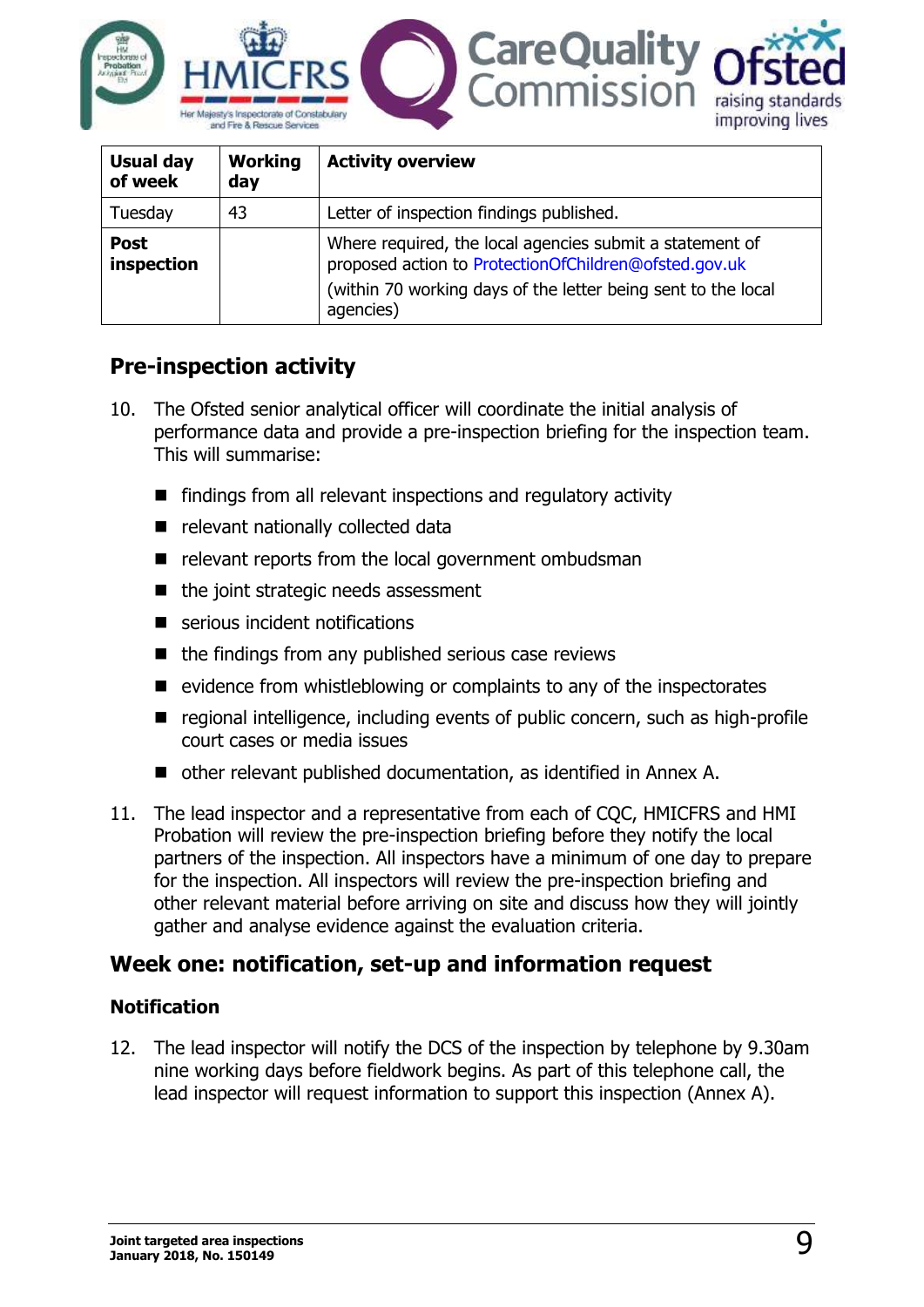

They will offer a further more detailed 'set-up' discussion with the DCS and senior leaders from all the relevant local agencies later the same day.<sup>7</sup>

- 13. Immediately after speaking to the DCS, the lead inspector will confirm the start of the inspection and the request for information in writing. The lead inspector will contact the other inspectorates to confirm that they have notified the DCS. The other inspectorates will then notify senior leaders in the other relevant local agencies and request information. The inspectorates will notify:
	- **CQC**: the clinical commissioning group (CCG) chief executive and executive lead for safeguarding children
	- **HIMICFRS:** the chief constable and the force liaison officer
	- **HMI Probation**: manager of the youth offending service, director of the National Probation Service (NPS), the head of the NPS local delivery unit, the chief executive of the community rehabilitation company.
- 14. The inspectorates recognise that the person responsible for independent scrutiny of the local safeguarding arrangements may not be immediately available to be notified of the inspection. Therefore, the lead inspector will ask the DCS to notify the person with this responsibility as soon as possible and to provide them with the lead inspector's direct contact details.

#### **Set-up discussion with senior leaders**

- 15. At the initial set-up discussion, the lead inspector will:
	- answer questions about:
		- $-$  the scope of the inspection
		- $-$  the format and methodology of the inspection
		- the data and information requested to support the inspection (Annex A)
		- quality assurance arrangements for the inspection
	- outline how inspectors will jointly gather evidence against the evaluation criteria
	- agree arrangements for:
		- devising the timetable for the inspection
		- $-$  regular meetings with identified representatives, including the scope and timing of these meetings
		- $-$  the feedback meeting at the end of fieldwork

j

<sup>&</sup>lt;sup>7</sup> Ofsted can provide details for accessing a conference call that will enable senior leaders to dial in from multiple locations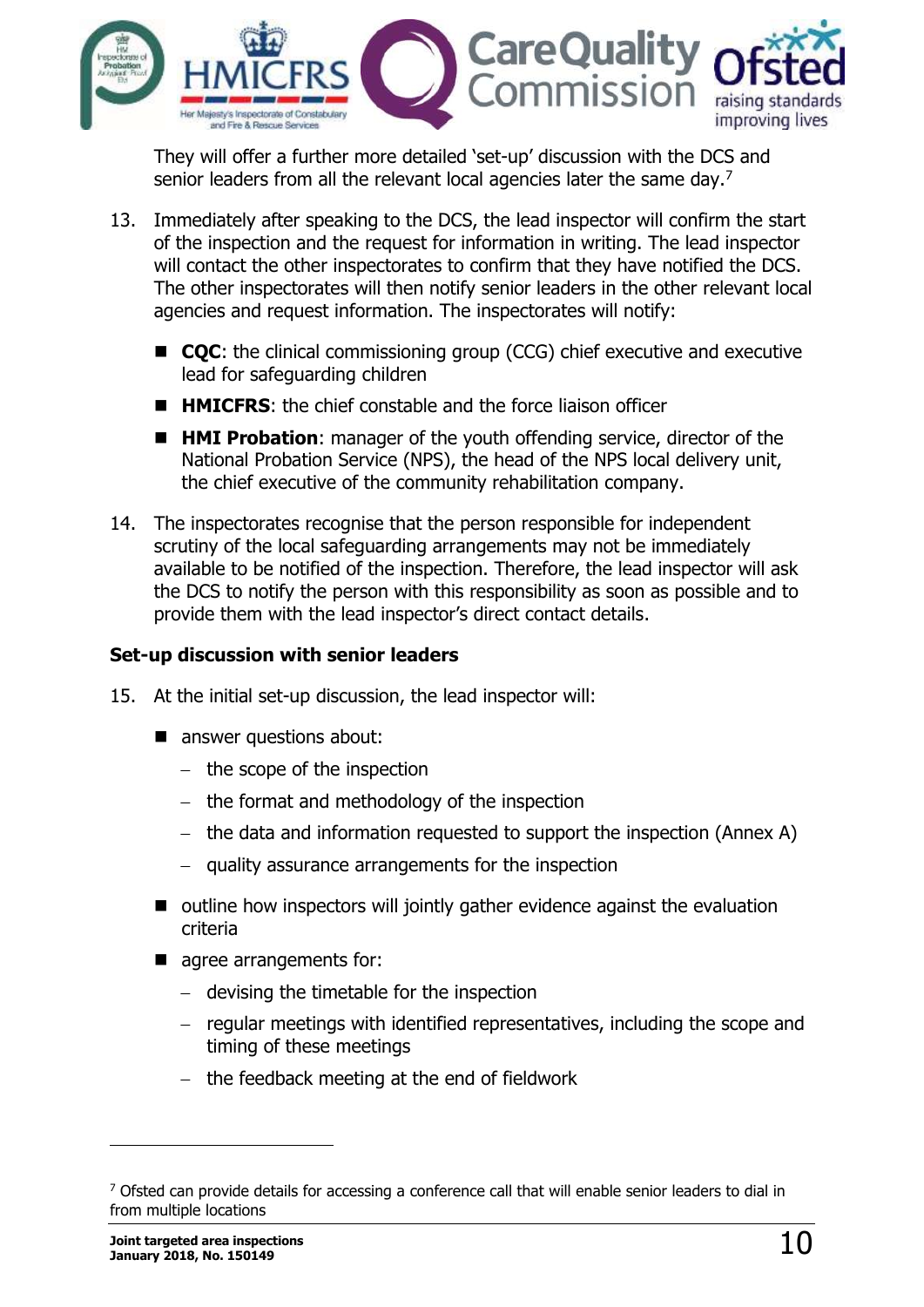

- practical issues, such as work space at each of the agencies inspectors will visit and arrangements for them to access records, information technology systems and staff support
- $-$  a link person in the local area to support the inspection and make arrangements for interviewing staff (the link person should have access to the senior leaders in the agencies and sufficient authority to respond to lead inspector's requests)
- how the experiences of children, young people and families will be directly considered as an integral part of the inspection.
- provide contacts details for the inspection team and the QA manager
- **P** provide information about the inspection for affected/relevant staff
- **E** ask whether there are any serious incidents that are awaiting notification. This should include significant and current investigations, publication of serious case reviews or local issues of high media interest.

#### **Information request**

- 16. Annex A outlines the milestones for the local agencies to provide information to support the inspection. They should provide the information as soon as is practical and by the milestones in Annex A.
- 17. Inspectors will not request any information in addition to that outlined in Annex A, unless there are exceptional circumstances. They may agree to look at any additional information provided by the local partnership. For any additional information the partnership/inspector must demonstrate that it is:
	- necessary for an accurate understanding of children's experiences and the effectiveness of local services
	- not already available through the request in Annex A, which should be the partnerships' best and most recent examples of the information requested.
- 18. The local agencies should provide any information requested using secure processes. Inspectors will provide details for accessing a secure online site that local agencies can choose to use for this purpose. This site has been risk assessed by Ofsted against the Government's Cloud Security Principles to handle sensitive personal data.<sup>8</sup>
- 19. The lead inspector will ask for information required to select the children and young people whose experiences and progress inspectors will track and sample during the inspection. Unique identification numbers, not full names, should be used on the lists provided. The first list/s required will relate to children

j

<sup>&</sup>lt;sup>8</sup> `Summary of cloud security principles'; [www.gov.uk/government/publications/cloud-service-security](http://www.gov.uk/government/publications/cloud-service-security-principles)[principles](http://www.gov.uk/government/publications/cloud-service-security-principles)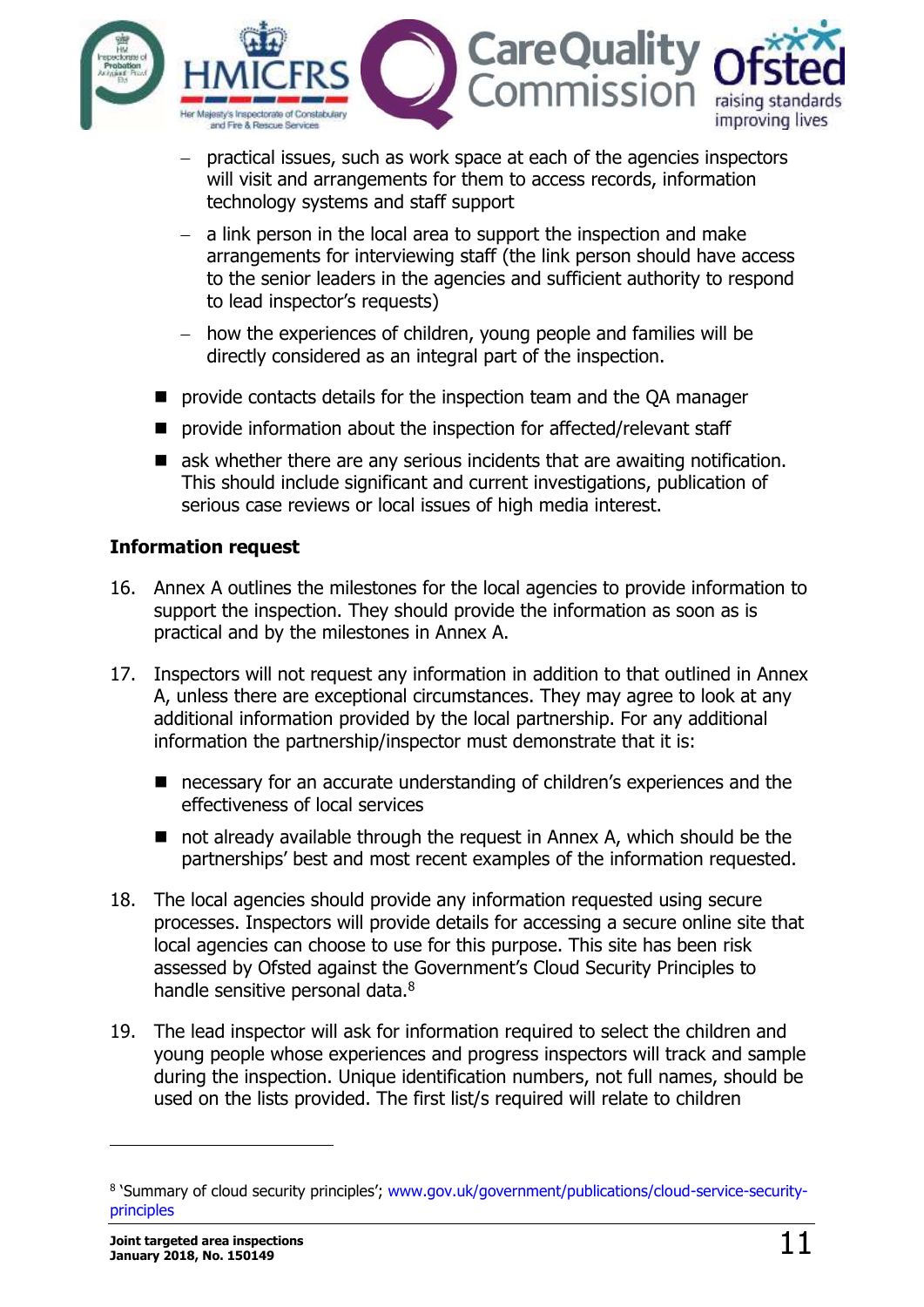

identified as a child in need and children who are subject to a child protection plan. The DCS should provide these by the end of the day that the local area was notified of the inspection.

- 20. If there are particular contextual issues faced by the local area in relation to the deep dive theme, the DCS can advise the lead inspector of this. The lead inspector will take this into account when selecting the children whose experiences the team will track and sample for this inspection.
- 21. The lead inspector will request further lists of children as set out in the time line for the inspection and then select 20 children from these lists and ask the local authority to provide additional data on these 20. The lead inspector will select five to seven children from these 20 and ask the DCS to coordinate a joint evaluation by the local agencies of these children's experiences.

### <span id="page-11-0"></span>**Week two: local evaluation of children's experiences**

- 22. From Friday of Week one to Thursday of Week two, the DCS will be asked to work with the local partnership to evaluate the experiences of five to seven children selected by the lead inspector. The local partnership should evaluate the children's experiences using its own mechanisms while taking account of the scope of the inspection.
- 23. The evaluations should assess the overall strengths of the practice and identify areas for development. The partners will be asked to submit both single and agency audits of each case as well as a multi agency audit. If the local partnership has undertaken a single and/or joint evaluation of any of these in the three months prior to the inspection, they may choose to submit this as their evaluation for the purposes of this inspection. Inspectors' assessment of the single and joint evaluations will be based on their quality and not the number that the partnership is able to undertake in the time available.
- 24. The local partnership should provide key case file documents about the children whose experiences they evaluate by Tuesday of Week two. The DCS should provide the joint and single evaluations of each child's experiences by the end of the day on Thursday of Week two. If the partnership chooses, they may provide a summary of themes and any learning from across their evaluations.

#### <span id="page-11-1"></span>**Week three: on site**

- 25. When planning the inspection, the lead inspector should ensure that:
	- support is available to facilitate communication with children, young people, carers and parents who require additional support (for example, by a social worker, advocate or family member)
	- $\blacksquare$  the timetable includes sufficient time for inspectors to reflect on meetings and interviews and to analyse evidence individually and together
	- $\blacksquare$  the timetable allows sufficient travel time between appointments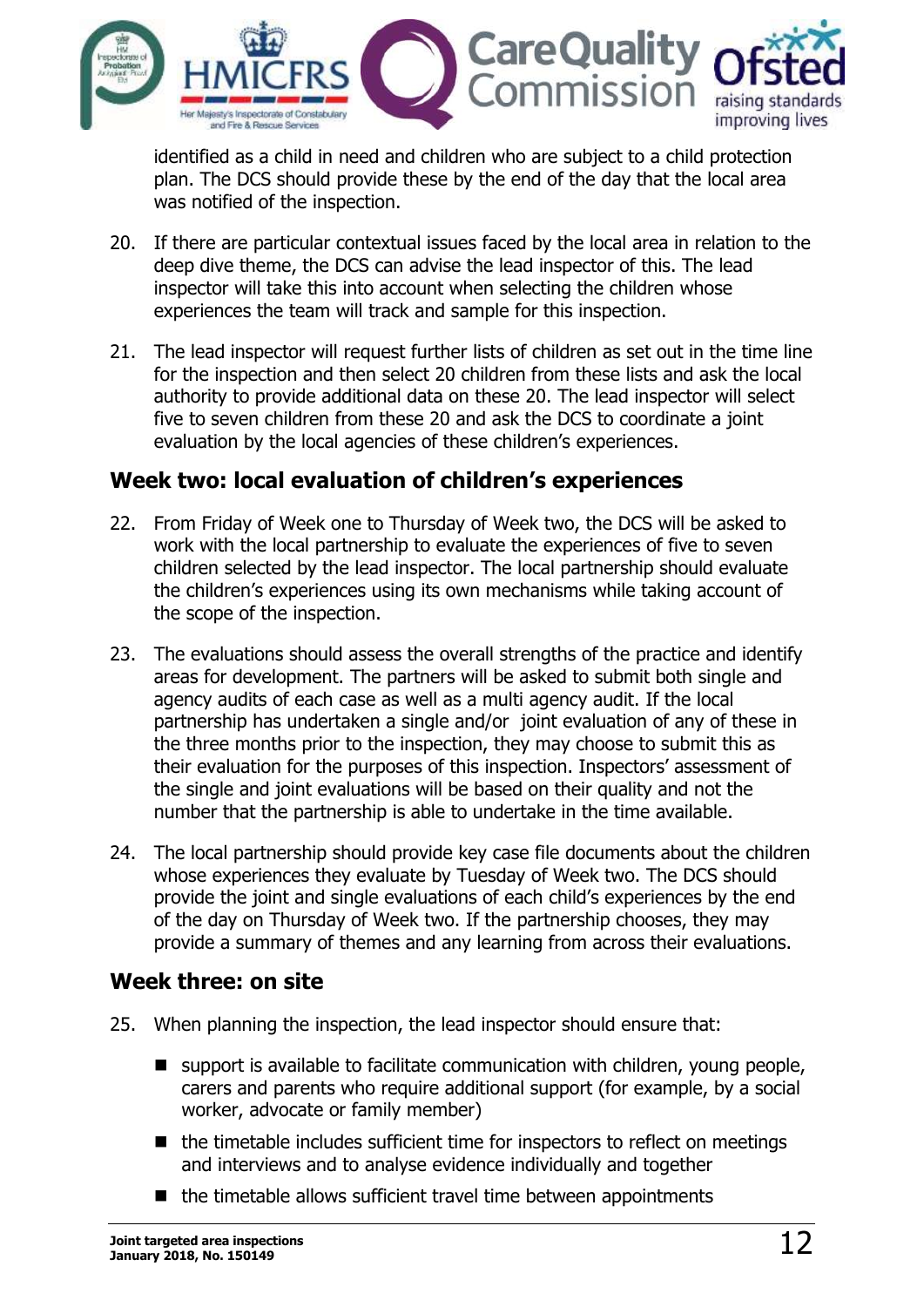

- $\blacksquare$  the plan allows flexibility to respond to emerging findings
- names and job roles of those being interviewed are specified in advance
- **P** practitioners are interviewed separately from their managers
- $\blacksquare$  they consider whether it is appropriate or the best use of inspectors' time to undertake any activity by phone or in person.
- 26. The lead inspector should modify the plan for the inspection, throughout the time on site, based on the issues emerging from tracking and sampling children's experiences. This includes re-deploying inspectors where sufficient information has been gathered against the evaluation criteria. Where this happens, the lead inspector will work with the designated link person in the local area and ensure that the local partnership is kept informed at the regular keep-in-touch meetings.

#### **Team briefing at the start of the inspection**

- 27. The inspection team will meet on site on Monday of Week three. The purpose of this is to:
	- $\blacksquare$  review key issues arising from their pre-inspection preparation
	- allocate any remaining tasks and responsibilities
	- confirm arrangements for keep-in-touch, team and findings meetings
	- review any health and safety risks for individual inspectors.

#### **Initial on-site meeting with senior leaders**

- 28. The lead inspector and a representative from each inspectorate will meet with senior leaders from the local agencies on the first day on site. At this meeting, attendees will review the matters discussed at the set-up discussion. Inspectors will answer any remaining questions and ask local leaders to confirm that the practical arrangements inspectors requested are in place.
- 29. The local agencies may also use this as an opportunity to explain their local context and help inspectors understand how the local services are structured. This can include any key strengths or challenges faced by the partnership, as well as any known issues of concern or public interest during the course of the inspection.

#### **Team working on site**

30. Team working will be essential to capture, evaluate and coordinate findings from across the area as a whole, as well as for the separate sectors within the area. All inspectors will evaluate across the breadth of the framework, but multi-disciplinary teams within the overall inspection team will coordinate the findings of an aspect of the inspection: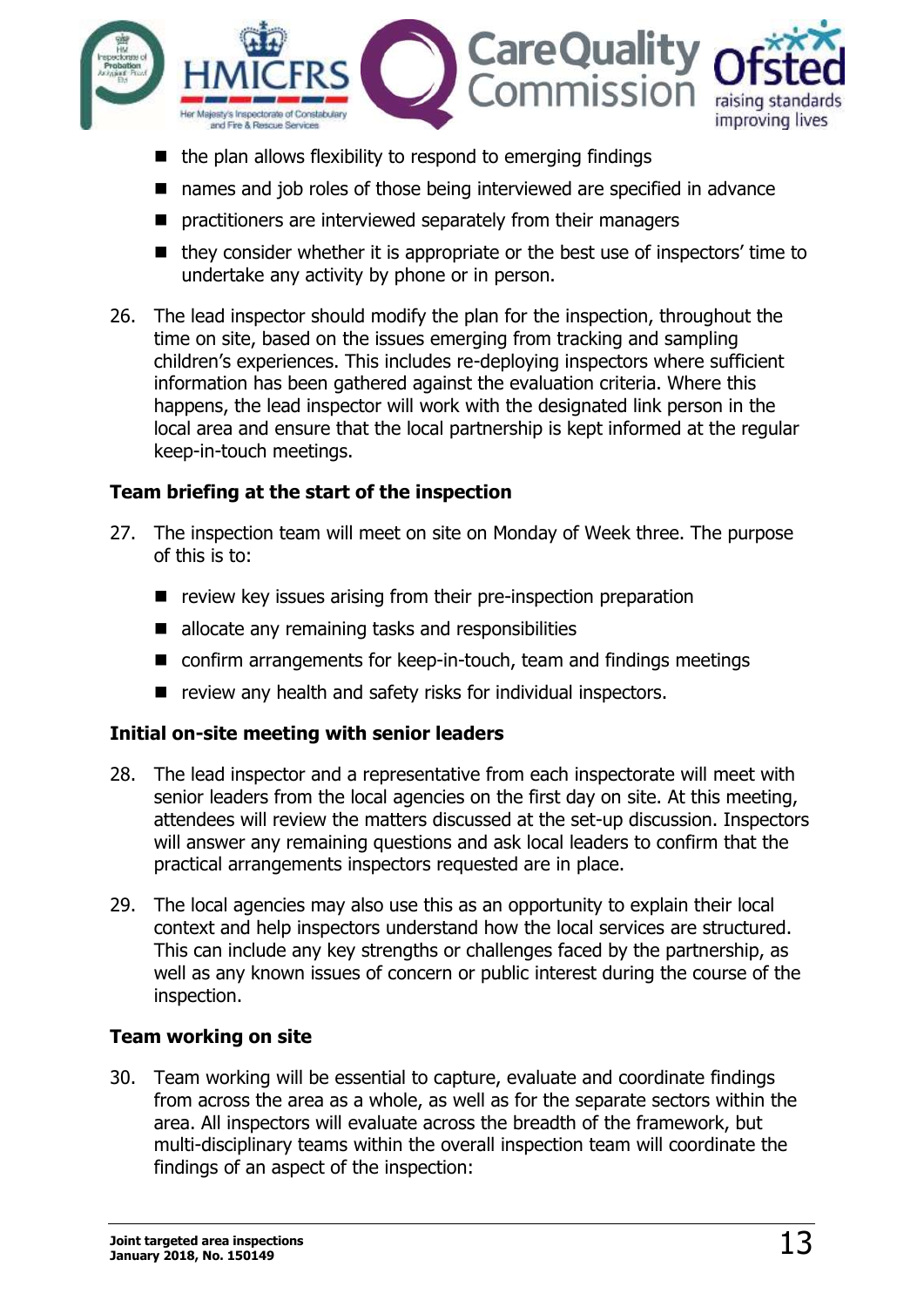

- $\blacksquare$  the effectiveness of the 'front door' arrangements (both joint and individual)
- $\blacksquare$  the safety and experiences of children and young people at risk of a specific type (or types) of harm, or the support and care of children looked after and/or care leavers (the deep dive theme).
- 31. All inspectors will consider the impact of the workforce, managerial oversight and leadership in the area.
- 32. In addition to the joint evaluation of services, each inspectorate will consider findings in relation to their particular aspect of the partnership in the area (for example, HMICFRS will consider specific findings in relation to the Police Force).

#### **Inspection team meetings**

- 33. Team meetings will usually take place in the morning. Their purpose is to:
	- triangulate findings and evidence (including evidence from the children's experiences inspectors will track)
	- ensure that a holistic view of children and young people's experiences is being achieved
	- consider the impact of leadership, management and the local safeguarding arrangements
	- **E** agree where inspectors have gathered sufficient evidence against the evaluation criteria
	- $\blacksquare$  agree how best to gather further evidence in the time remaining
	- enable the lead to coordinate the inspection effectively and keep the local agencies aware of key developments
	- **P** provide a brief period to reflect as a team.
- 34. All team meetings should be attended by the lead inspector, at least one person from each inspectorate and at least one person from each of the 'mini-teams' outlined in paragraph 30 (those inspectors attending may fill more than one of these roles).

# <span id="page-13-0"></span>**Engaging senior leaders: keep-in-touch meetings**

- 35. The lead inspector will inform senior leaders of emerging findings throughout the on-site week through keep-in-touch (KIT) meetings. A representative from each inspectorate will usually attend. These are likely to happen on Tuesday, Wednesday and Thursday morning of Week three. Where possible they will be face-to-face but attendance can be by conference call if this is the most efficient way for individuals to attend. Whether or not individuals are able to attend will not influence inspection findings.
- 36. The KIT meetings are an opportunity for senior leaders to hear live feedback from the inspection, understand emerging findings and, where appropriate,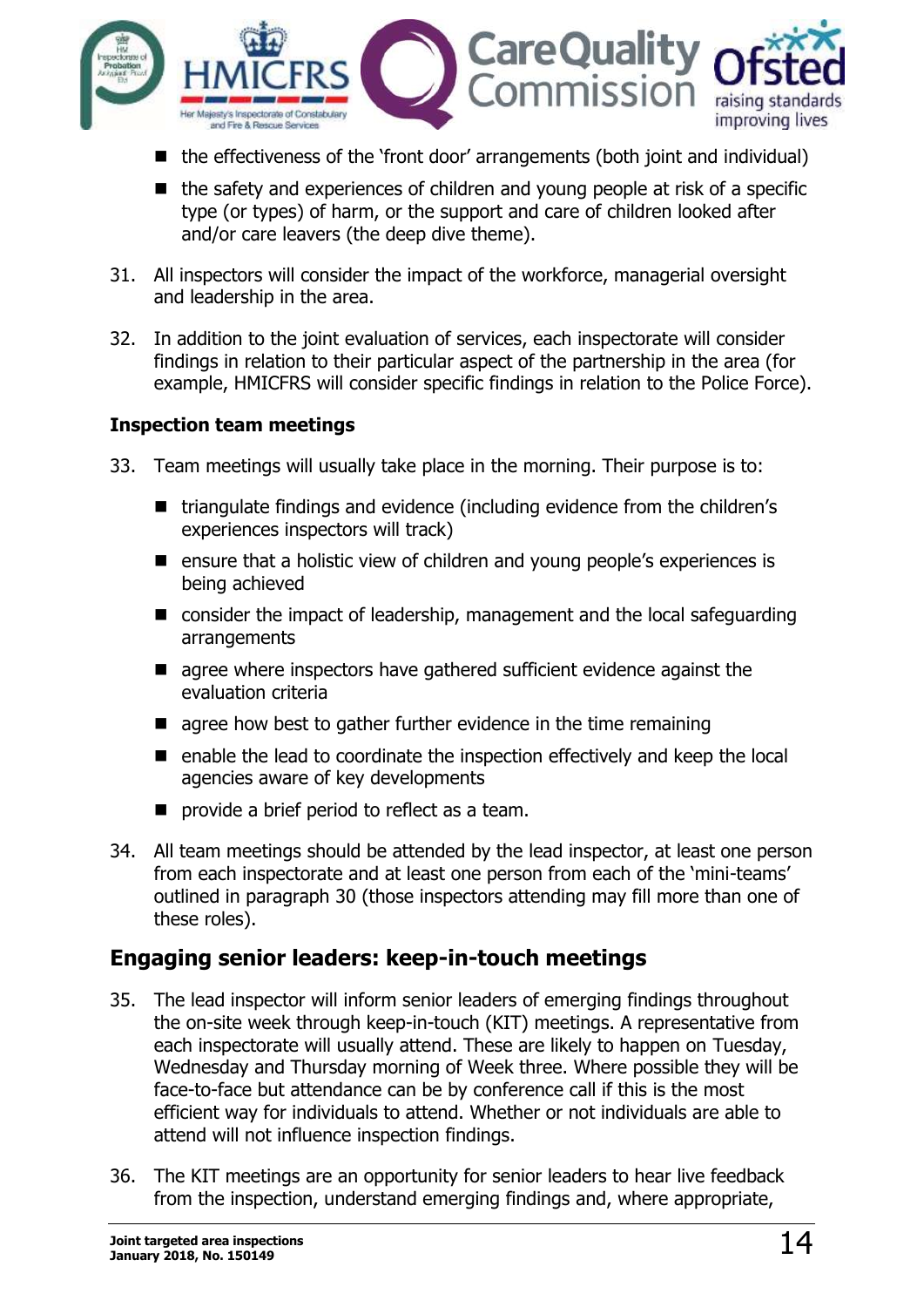

challenge these findings so the lead inspector can consider whether further evidence may be required.

- 37. KIT meetings will be short, sharp, focused and explore the key issues arising. The meetings will be informed by the headlines from the inspectors' team meeting. Where there are concerns about individual children, inspectors will share these at the earliest opportunity and request written feedback from the relevant agency (or agencies) on the action they have taken (Annex C). Inspectors may also provide feedback about what specific children and young people have told them. This is so the local agencies can take steps to assure the safety and care of these children. Inspectors will always consider the confidentiality of what children have told them before sharing this information.
- 38. The DCS will identify with the other agency senior leaders who will attend each of these KIT meetings. No more than one person representing each key agency should attend unless it is agreed that the emerging findings require other specific individuals to attend.

### <span id="page-14-0"></span>**Finalising evidence and feedback**

#### **Finalising evidence**

39. The inspection team will meet on Thursday afternoon in the fieldwork week to finalise their evidence and agree provisional findings. Inspectors will review the evidence against the evaluation criteria and use their professional judgement to determine the weight and significance of their findings. They will identify areas of good practice, development and priority action about the partnership as a whole and in relation to specific agencies where appropriate.

#### **The feedback meeting**

- 40. On the final on-site day, all senior agency leaders and the person responsible for independent scrutiny of the multi-agency safeguarding arrangements will be invited to meet with the inspection team to hear the provisional findings and the supporting evidence. There will be 'no surprises' as inspectors will have shared main strengths and areas for development throughout the inspection at KIT meetings. The lead inspector and at least one inspector from each inspectorate will attend. The local area will be asked to keep attendance to a minimum to enable manageable and effective dialogue.
- 41. The individuals from the local agencies are encourage to engage in a dialogue about the evidence supporting the findings to help them:
	- understand the key evidence on which the findings are based
	- understand the strengths and areas for development likely to appear in the letter of findings
	- disseminate the findings throughout the partnership accurately to help them build on their strengths and inform discussions about improvement.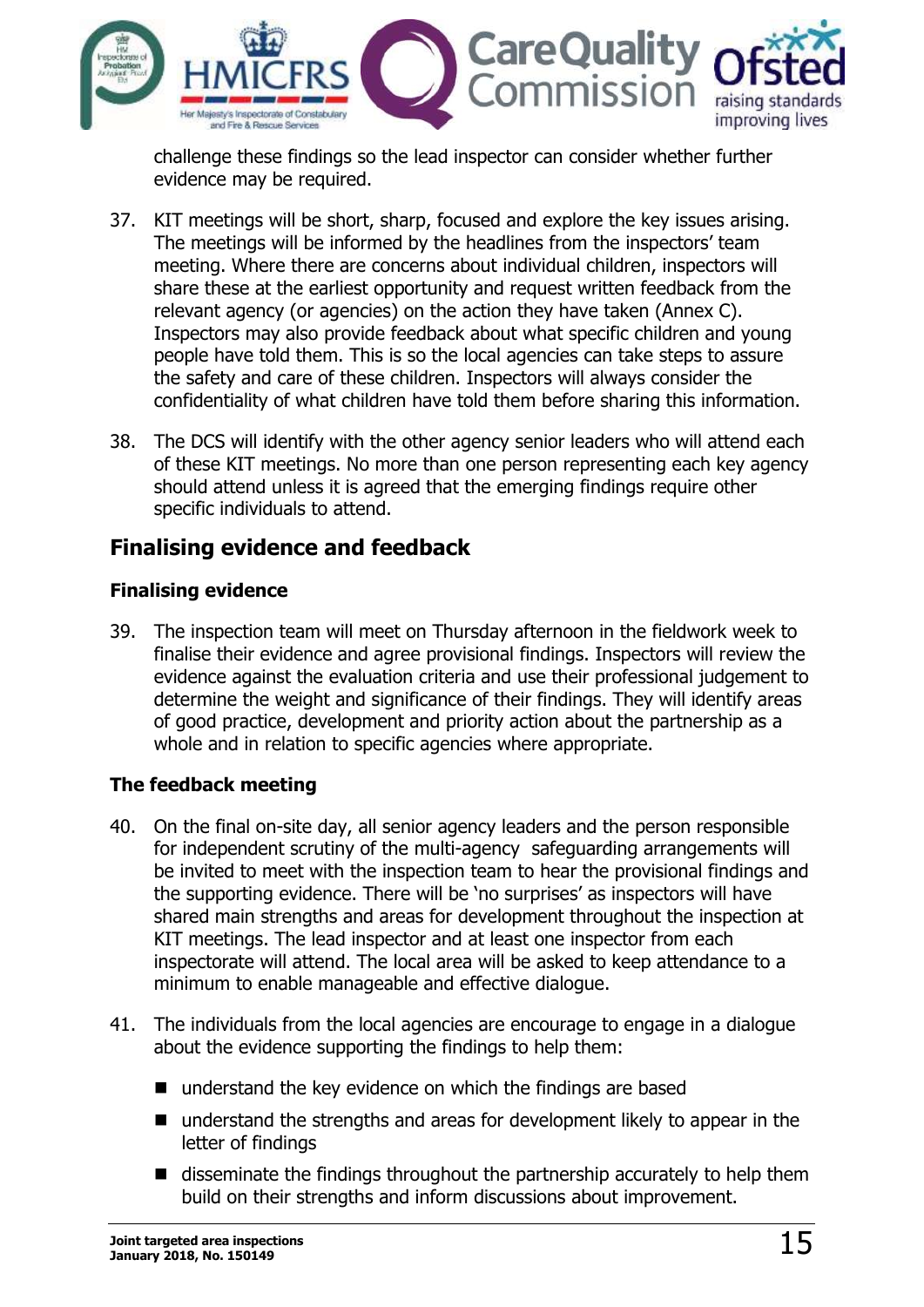

- 42. The lead inspector will outline the overall findings. Then the inspection team will outline the key evidence supporting these. Inspectors should share an analysed, prioritised and themed summary of the evidence that demonstrates the strengths and areas for development found across the scope of the inspection.
- 43. Inspectors will invite discussion about what the findings mean. The inspection team should be clear about what will make the most difference in the area and for the children the local agencies help, protect and care for.
- 44. Where there are particular issues for an individual agency where an inspectorate might consider taking further action independently, it will offer a separate meeting with that agency.
- 45. Inspection findings are subject to quality assurance processes after the fieldwork has finished. In the vast majority of inspections, the provisional findings discussed at the feedback meeting will not change.

# <span id="page-15-0"></span>**Section 3. Gathering and evaluating evidence**

- 46. Most inspection evidence will be gathered by tracking and sampling individual children's experiences and through interviews. Inspections will focus on direct practice by:
	- $\blacksquare$  meeting with children, parents and carers
	- scrutinising and discussing children's experiences alongside practitioners working with the child
	- observing practice in multi-agency agency meetings
	- $\blacksquare$  examining key documents and interviewing staff to understand the support provided by senior officers and the impact of quality assurance
	- $\blacksquare$  evaluating the effectiveness of arrangements for safeguarding and protecting children at risk of harm.

### <span id="page-15-1"></span>**Hearing the views of children, young people and their families**

- 47. There are various ways for inspectors to hear the views of children, young people and their families. These include:
	- $\blacksquare$  talking to children and their families directly
	- $\blacksquare$  reading views in case records and meeting minutes
	- views expressed by practitioners on behalf of children or based on their work with the child and their family
	- $\blacksquare$  the use of specific consultation tools, including those used by the local partnership.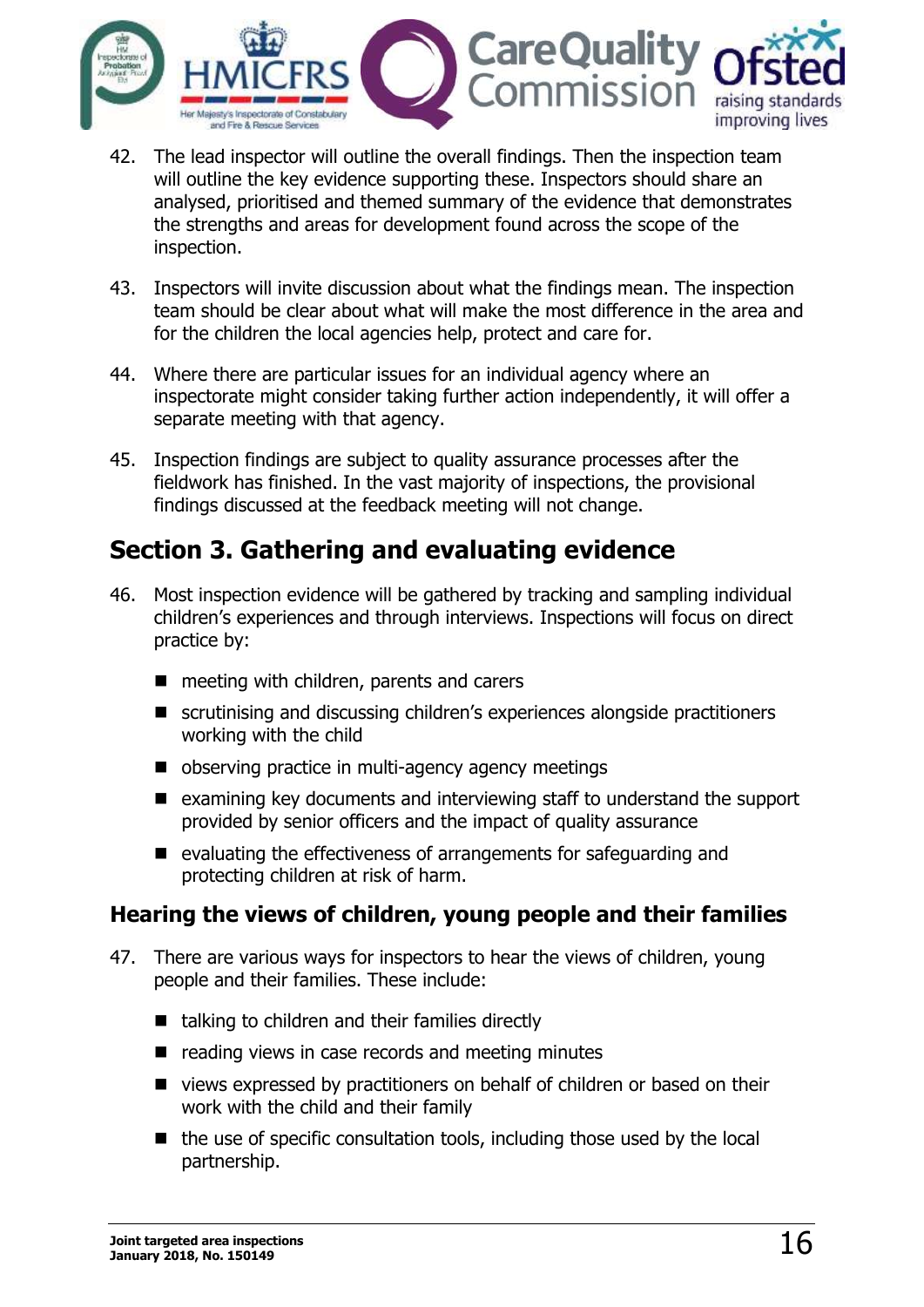

- 48. Inspectors will talk directly to as many children and parents/ carers as possible. It is accepted that this will not always be face to face. Inspectors will discuss any risks or ethical issues in meeting children and their family with the practitioners to determine whether it is in the person's (child or adult) best interests.
- 49. Inspectors must make sure that local agencies are aware of which children and parents, or carers they have spoken with. Where appropriate, they will provide feedback on these conversations if this will help local agencies to keep children safe and provide appropriate care for them – this will usually be through the KIT meetings with senior leaders. Inspectors will consider the confidentiality of what children have told them before sharing this information.

### <span id="page-16-0"></span>**Seeking consent to speak with children and their families**

- 50. The lead inspector will ask the local agencies to arrange opportunities for inspectors to talk directly with the children whose experiences they will track, and opportunities to speak with their parents, or carers. The local agency should record consent from children and parents or carers. Where consent is not given or a discussion is not possible, the local agency seeking that consent should inform the lead inspector of the reasons. Arrangements to talk with these children, parents or carers, or the reasons why these discussions cannot take place, should be confirmed by local agencies in writing as soon as possible and by the end of Week two.
- 51. In all activities involving children and their families, inspectors will ask the appropriate practitioner/s in the local area to get consent before the inspector speaks to the child/family or observes any work directly with them. Before proceeding with any discussions or observations, inspectors should always check with the child and family that they have given informed consent.

# <span id="page-16-1"></span>**Tracking and sampling individual children's experiences**

- 52. Inspectors will evaluate the application of thresholds for children and young people at the point of referral and assessment and as relevant to the deep dive aspect of the framework, including:
	- children and young people who are at risk of harm (but who have not yet reached the 'significant harm' threshold)
	- children and young people referred to the local authority, including those for whom urgent action has to be taken to protect them; those subject to further assessment; those subject to child protection enquiries and those where no further action is taken
	- $\blacksquare$  children who become the subject of a multi-agency child protection plan
	- $\blacksquare$  children and young people who are receiving services as children in need, but these have not reached the significant harm threshold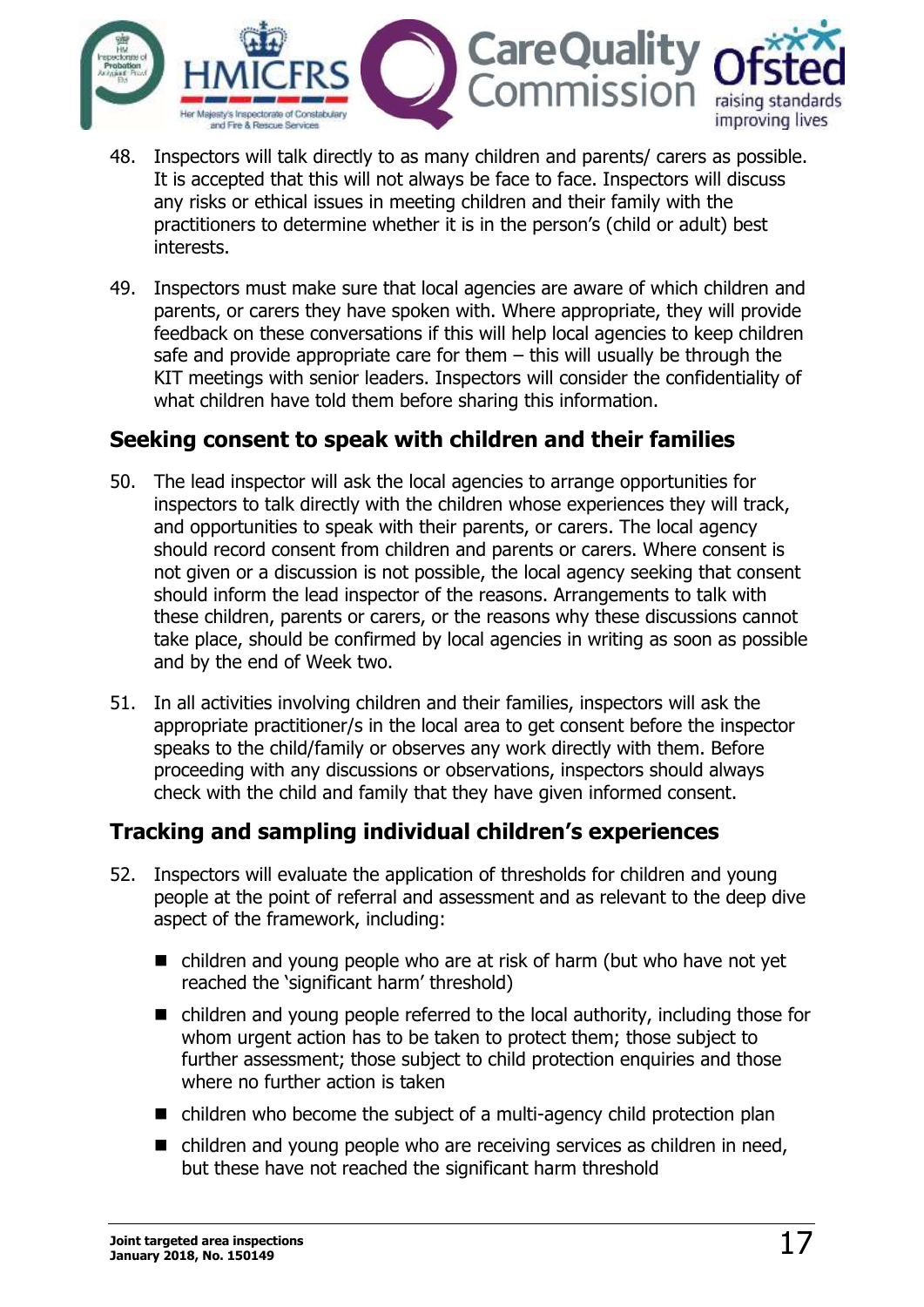

- children looked after by the local authority and those placed in the local authority area by other local authorities.
- 53. There are three routes to evaluating the experiences of children and young people: through the evaluations undertaken by local services; and through the tracking and sampling of children's experiences by inspectors.
- 54. The group of children and young people whose experiences inspectors will track and sample will be adjusted to ensure a balance of:
	- age, gender, disability and ethnicity
	- children and young people at different stages of involvement with public services
	- (for tracking) at least one child or young person where the National Probation Service or community rehabilitation company has been involved (where possible)
	- **n** any contextual issues specific to the local area in relation to the deep dive theme.

#### **Tracking children's experiences**

- 55. Tracking will focus on the experiences of the children within the deep dive theme of the inspection. Inspectors will track the individual experiences of the five to seven children whose experiences the local area was asked to evaluate in Week two of the inspection.
- 56. Tracking is an 'end to end' look at specific children's experiences. Inspectors will take an in-depth look at the quality of the help, care and protection children have experienced (including the implementation of early help, children in need plans or child protection plans, where applicable). Tracking will focus on children within the deep dive theme of the inspection.
- 57. Reviewing case files is only one aspect of tracking the child's experiences. Inspectors will discuss children's experiences with the child or young person, their parents and/or carers, their social worker, health and education professionals and other practitioners involved. Where relevant, inspectors may contact providers of commissioned services (for example, managers of children's homes or CAMHS) or other services that may be relevant to understanding the child's experience (for example, where adult mental health services are provided to the child's parents and carers).
- 58. Inspectors will discuss case records with the allocated workers, using their knowledge of the child, file structure and recording systems. They will also consider case supervision notes. Where case records are wholly or partly electronic, the service should arrange for identified inspector(s) to have individual access to the electronic system.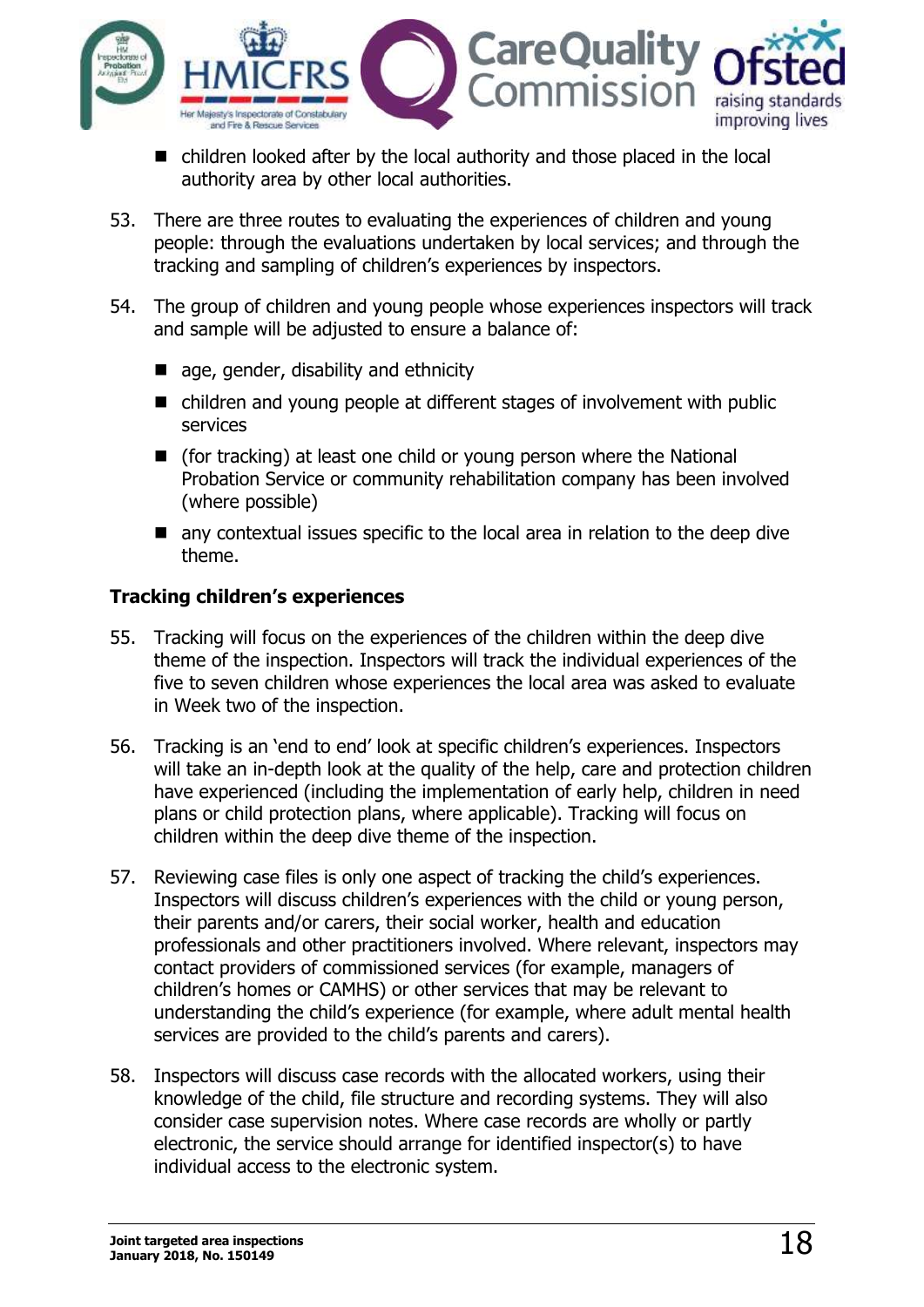

59. Inspectors will examine, discuss and evaluate children's experiences against the criteria set out in this guidance and the separate deep dive guidance relevant to the specific inspection (see Annex A). Findings will be based on contemporary practice and generally be based on practice that has an impact on the child's or young person's current situation. However, inspectors will read some historical information to understand the child's journey. Inspectors will bring together individual findings to evaluate the overall and individual impact of the agencies that are the focus of the inspection.

#### **Sampling children's experiences**

- 60. Sampling is a more targeted look at the experiences of a greater number of children, focusing on particular points in children's journeys.
- 61. Inspectors will use sampling to evaluate the response to all forms of child abuse, neglect and exploitation at the point of identification, notification and referral (the 'front door') and to triangulate evidence across the inspection, including evidence for the deep dive theme. They will use sampling to investigate areas of both strong and weak practice identified through tracking, earlier sampling and from the general records of any relevant service.
- 62. The lead inspector, in discussion with colleagues from all inspectorates, will make a proportionate decision about the number of children whose experiences the inspection team should sample in order to secure sufficient evidence to support representative findings. Inspectors will undertake both multi-agency and single-agency sampling.

### <span id="page-18-0"></span>**Observations of practice**

- 63. Inspectors may, where possible gather evidence by observing meetings, such as:
	- an initial and a review child protection conference
	- $\blacksquare$  a strategy discussion/meeting
	- a multi-agency panel and a risk management meeting
	- $\blacksquare$  a looked after children review, including a meeting when the child has been missing from care
	- **E** a child in need or other planning or review meeting relating to the deep dive theme.
- 64. The inspector will have a brief discussion with the practitioner (and manager if present) following the observation.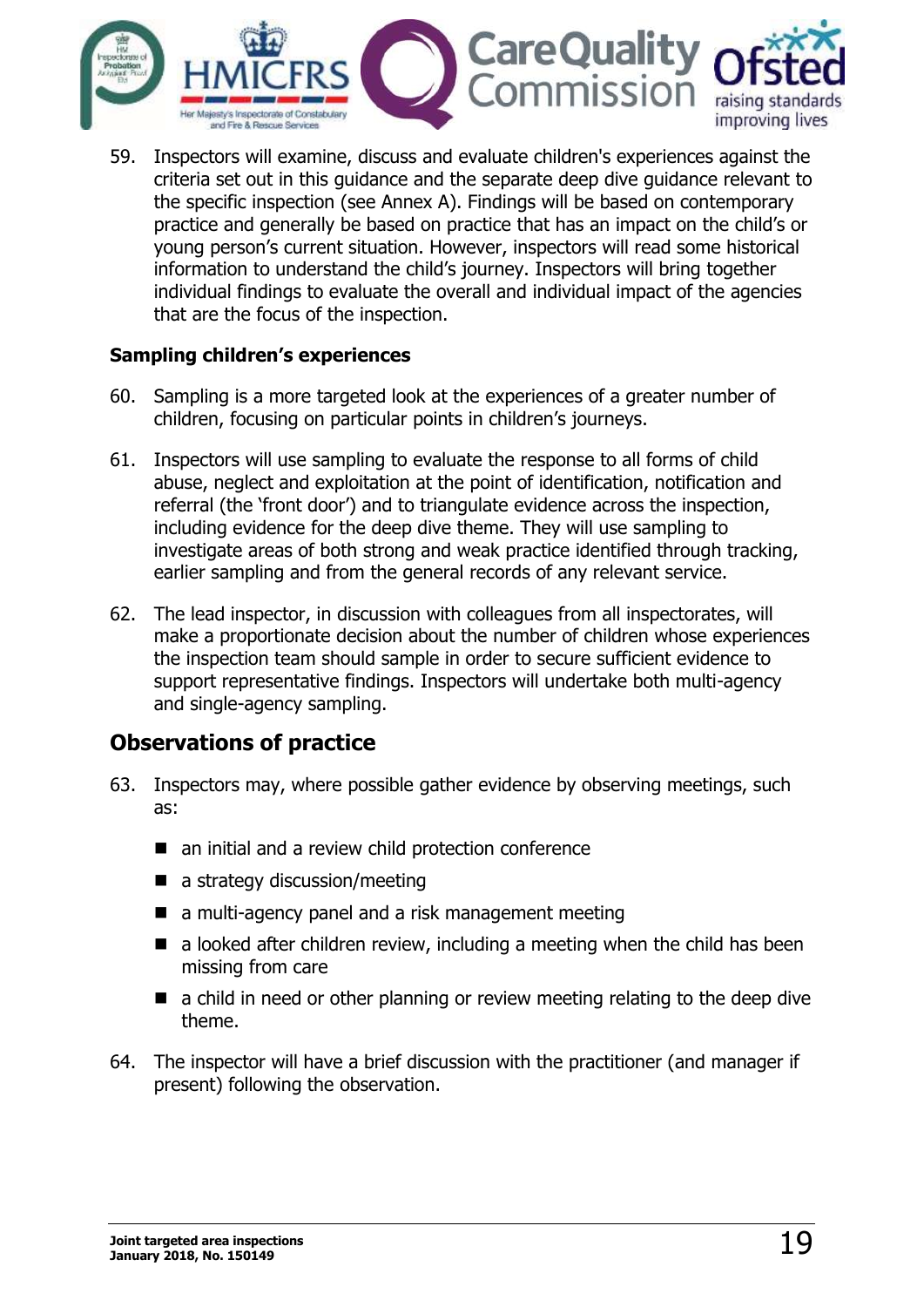

#### <span id="page-19-0"></span>**Interviews with practitioners, managers, leaders and stakeholders**

- 65. Inspectors will triangulate evidence by talking to practitioners and/or managers, either by telephone or in person. Inspectors are likely to ask about:
	- $\blacksquare$  how they are helped to minimise risk
	- workloads and workload management
	- $\blacksquare$  the availability, quality and impact of training and development.
- 66. The core activities of the inspection methodology are tracking and sampling children and young people's experiences. Where meetings do occur, the inspector leading the group will usually identify the key professionals and agencies that should be represented.
- 67. Inspectors will usually meet with:
	- the director of children's services
	- head of social care
	- $\blacksquare$  the person responsible for independent scrutiny of the local safeguarding arrangements
	- $\blacksquare$  police superintendent responsible for child protection and safeguarding (including those matters in scope of the specific deep dive theme)
	- supervisor of investigative/multi-agency team relating to the specific deep dive theme of the inspection
	- **MASH/CRU police lead**
	- the MAPPA chair where appropriate
	- vouth offending team manager
	- $\blacksquare$  senior representative of the clinical commissioning group(s) in the area
	- $\blacksquare$  safeguarding lead for the community rehabilitation company
	- safeguarding lead for the National Probation Service
	- anyone with direct management responsibility for the group of children or the practice areas within the deep dive theme
	- $\blacksquare$  the lead within the safeguarding partnership with responsibility for the group of children or the practice areas within the deep dive theme.
- 68. Inspectors will usually only meet the local authority chief executive and the lead elected member for children's services where the emerging findings on the inspection require this.
- 69. Where individuals are not available, inspectors may talk to those who deputise for them. Where alternative service models are in place, inspectors will talk with the appropriate local equivalent to those identified above.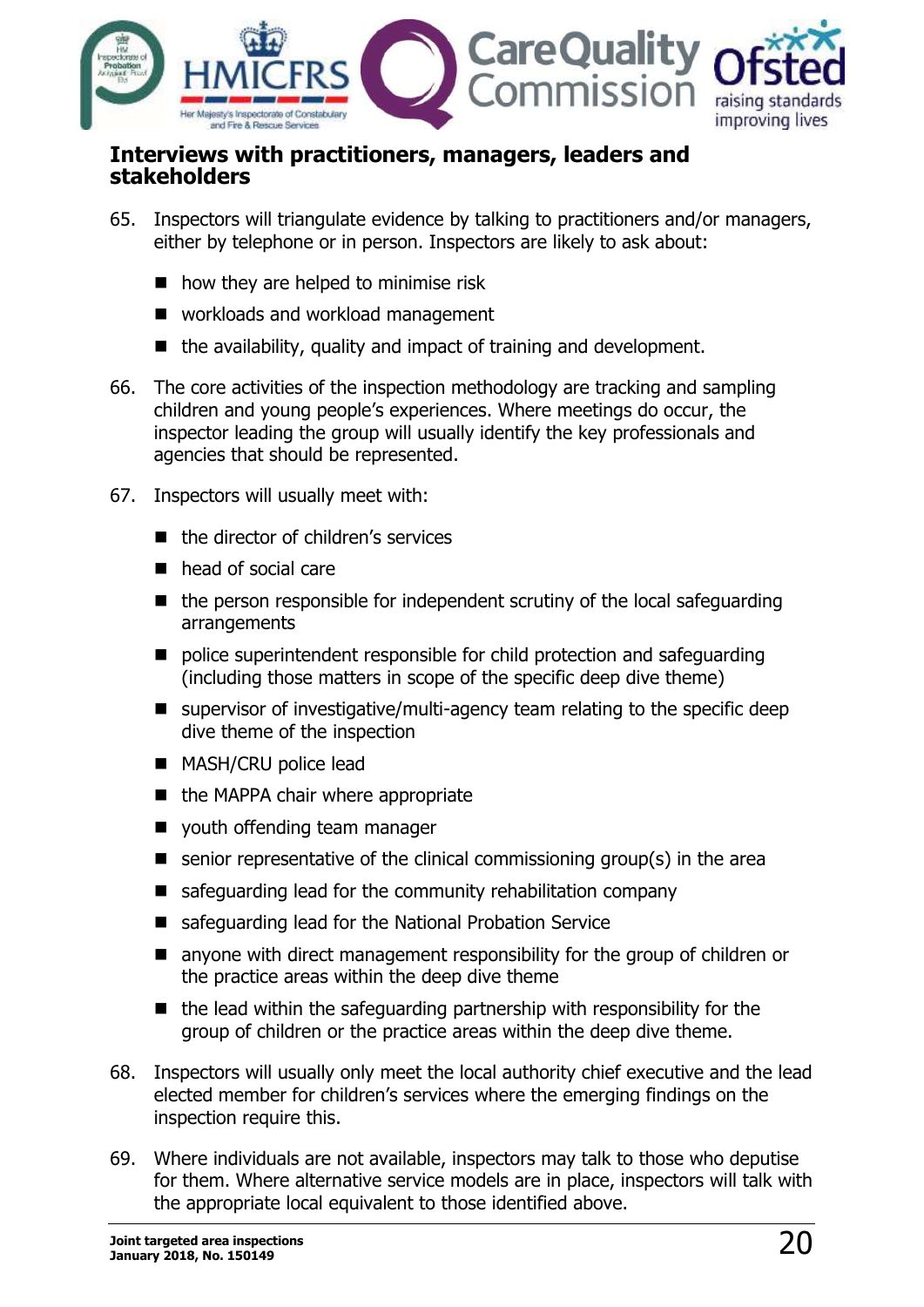

### <span id="page-20-0"></span>**Documentation**

- 70. The inspection team will review the documentation requested in advance of their arrival on site. Inspectors will not request any information in addition to that outlined in Annex A, unless there are exceptional circumstances. They may agree to look at any additional information provided by the local partnership. For any additional information the partnership/inspector must demonstrate that it is:
	- necessary for an accurate understanding of children's experiences and the effectiveness of local services
	- not already available through the request in Annex A, which should be the partnerships' best and most recent examples of the information requested.

# <span id="page-20-1"></span>**Roles and responsibilities of the inspection team**

- 71. All inspectors are responsible for the quality of the inspection and their contribution to it.
- 72. The lead inspector will:
	- coordinate the inspection between the team and local leaders
	- $\blacksquare$  ensure that all areas of the inspection scope are evaluated
	- $\blacksquare$  determine, alongside the team, where inspectors have gathered sufficient information against the evaluation criteria
	- $\blacksquare$  prioritise inspection activity in response to emerging findings
	- $\blacksquare$  oversee the quality of the work of the inspection team
	- $\blacksquare$  ensure that evidence is sufficiently robust to support the findings
	- consider any health and safety risks for individual inspectors
	- ensure that cases of concern are fed back to the relevant senior officer and that the related agency provides a documented and timely response
	- give clear expectations to inspectors about what they need to prepare for any meetings and the deadline for any written submissions
	- work with local leaders to resolve any concerns or issues that they may have in relation to the conduct of the inspection
	- $\blacksquare$  take overall responsibility for the accuracy and quality of the letter of inspection findings.
- 73. Team inspectors will:
	- **P** provide constructive challenge and scrutiny to the work of other inspectors throughout the inspection
	- **P** present a succinct analysis of key findings at team meetings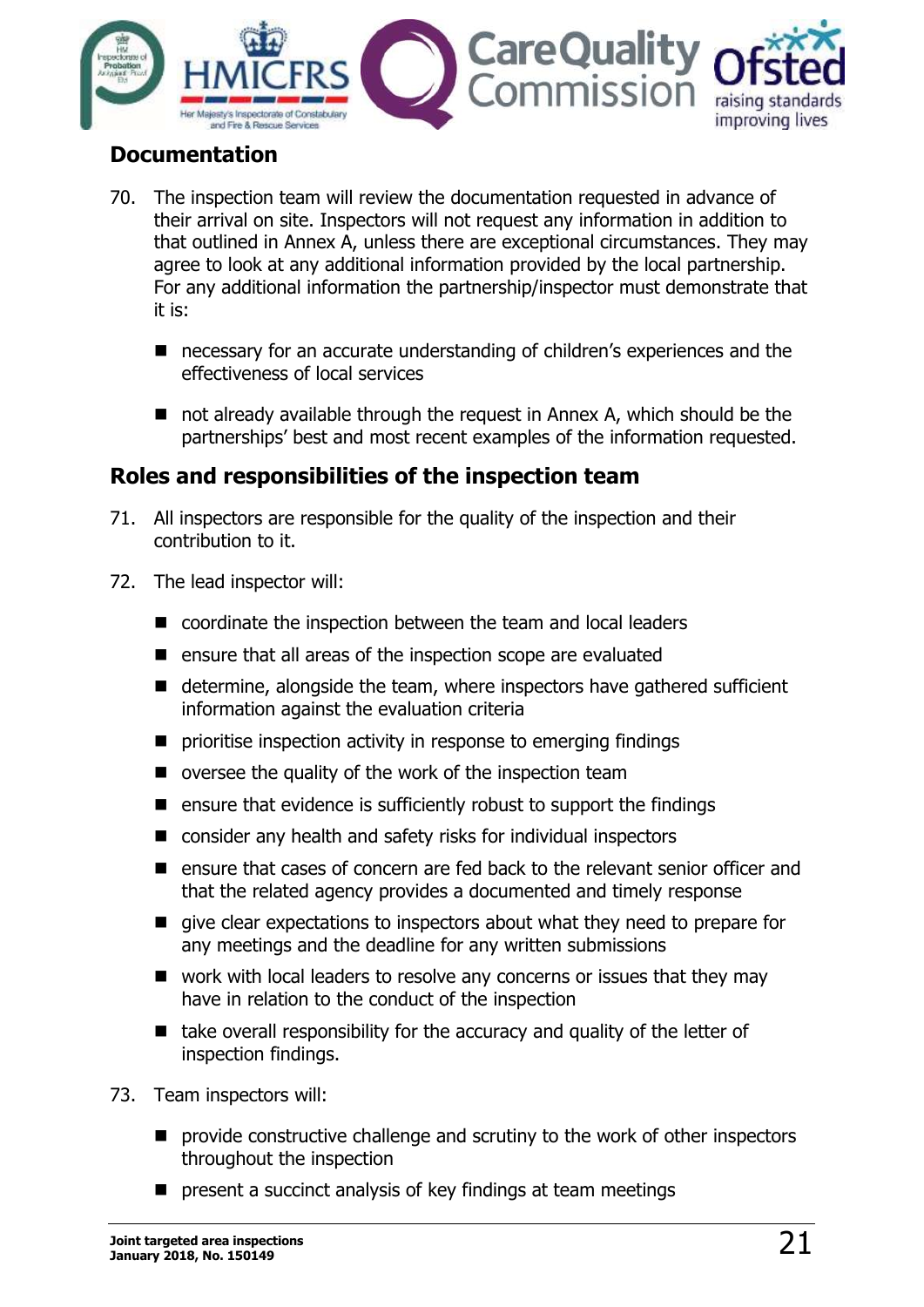

- advise the lead inspector where additional evidence (quantity and content) is required
- contribute to the content of the letter of inspection findings.

# <span id="page-21-0"></span>**Section 4. Supplementary guidance**

# <span id="page-21-1"></span>**Issues of concern**

74. Where serious issues of concern are identified – for example, a failure to follow child protection procedures and/or where a child is discovered to be at immediate risk of significant harm – inspectors will notify a senior officer as soon as possible. They will ask the senior officer to provide a written response to the inspector's concerns using the form at Annex C. The notifying inspector will inform the lead inspector who will ensure that the response is received centrally through the keep-in-touch meetings. The inspector who raised the concern and the lead inspector will evaluate the response and share their evaluation with the senior officer. The lead inspector and senior officer will sign the form to confirm that both have seen the final version and that the process of review is completed.

# <span id="page-21-2"></span>**Recording evidence**

- 75. Inspectors should ensure that their records of evidence are clear, evaluative, focused on outcomes and linked to the scope of the inspection. They should record the source of the evidence, and the date or time they reviewed the evidence or that a meeting took place. They should make clear whether the evidence recorded represents effective practice or an area for development.
- 76. Each inspector will maintain their own contemporaneous records of the evidence obtained from all aspects of the inspection. They should record summaries of their evaluations in the summary of evidence and analysis (SEA).
- 77. The SEA is the shared record of inspectors' evaluations and is a key tool in supporting inspectors to review their findings and arrive at overall conclusions about the experiences of children and young people. To this end, SEA entries should be evaluative and clearly express the inspector's view about the quality and effectiveness of practice, rather than simply describing the practice.
- 78. Two or more inspectors may coordinate their findings and agree for one inspector to record an evaluative summary in the SEA. All SEA entries should be completed by the end of the day on Friday of Week three as an accurate record is needed to support report writing and QA processes that start in week four.
- 79. All inspectors should individually and collectively review the SEA regularly to identify gaps in the evidence and confirm where the team has gathered sufficient evidence. The lead inspector will have oversight of the quality of recording and whether the evidence collated in the SEA covers the full scope of the inspection.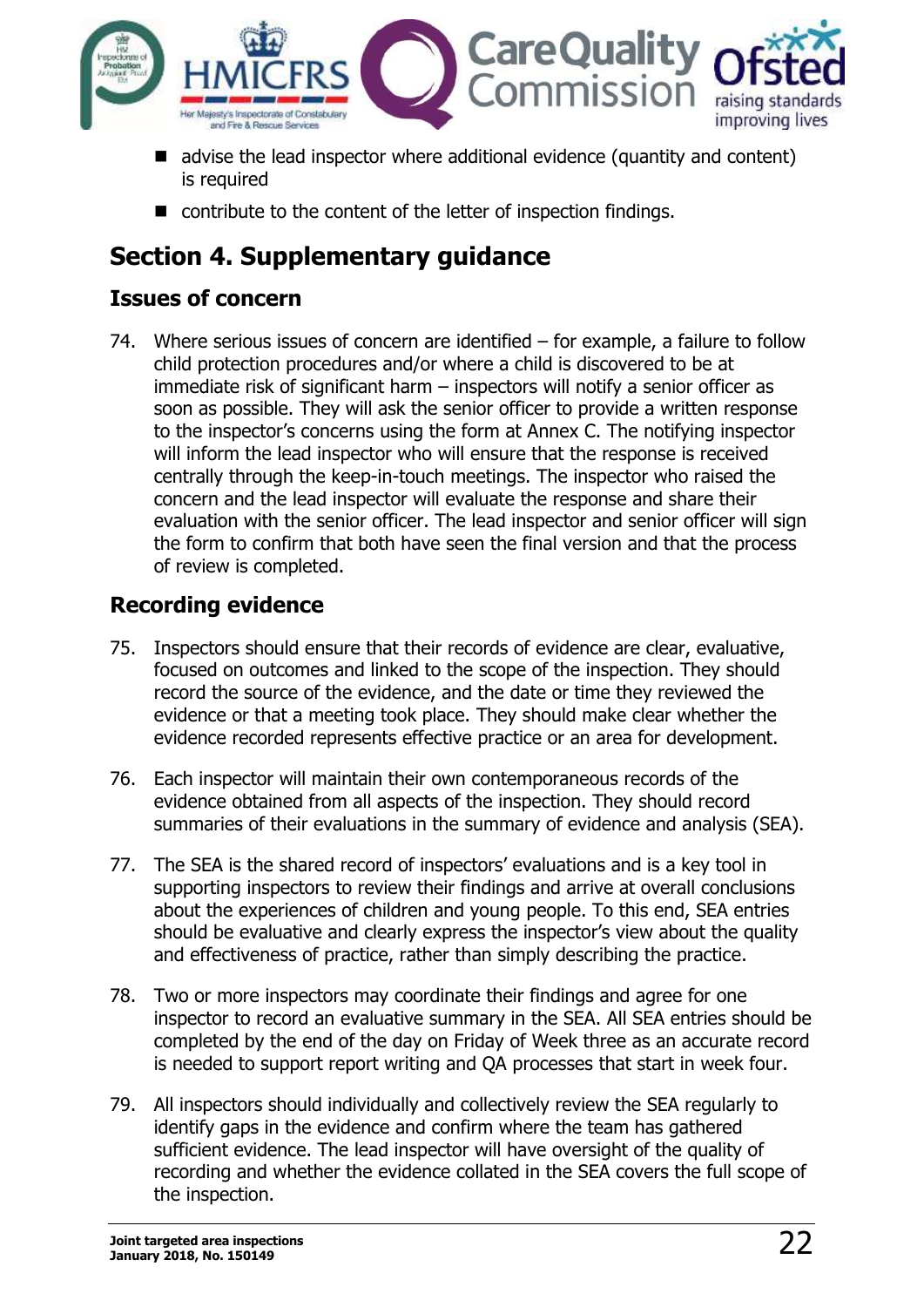

- 80. Inspectors should not use the names of individual children, young people, family members or staff in their records. They should record only the information that is necessary to help them accurately connect related evidence from across the local agencies; for example, case reference numbers, a person's initials and/or dates of birth. For individual staff and practitioners, inspectors should use their job titles/roles.
- 81. Each inspectorate will retain its inspectors' contemporaneous records in accordance with their retention policies. Ofsted will retain the SEA on behalf of the inspectorates in accordance with its retention policies.

### <span id="page-22-0"></span>**Writing the letter of findings**

- 82. Inspectors will write up their findings in a letter addressed to the senior leaders in the local partnership. Team inspectors are accountable for the quality of their contributions. The lead inspector is responsible for collating all contributions to the letter and is accountable for the letter's overall quality and accuracy.
- 83. The letter should be:
	- written in clear, straightforward language and free of jargon
	- concise and evaluative
	- a fair and accurate reflection of the strengths and areas for development in the local area
	- $\blacksquare$  aligned to the inspection criteria as set out in this guidance and the relevant deep-dive theme guidance
	- balanced between being accessible to a wider audience and providing sufficient detail to the local partnership
	- based on the evidence gathered on the inspection.
	- clear where good practice or areas for development are about the partnership or a particular agency in the local area.

#### **Summary of findings**

84. The letter will start with a brief summary of findings that outlines the overall experience of children and young people in the local authority area. The summary will cover key issues from across the scope of the inspection, but will focus on issues arising from the specific deep dive theme.

#### **Strengths and areas for development**

- 85. Inspectors are not required to report against all of the evaluation criteria. The letter should focus on the key strengths and weaknesses.
- 86. Inspectors should include strengths where the partnership has delivered services that have had a demonstrable positive impact on the experiences of children and young people. In particular, they should identify where multi-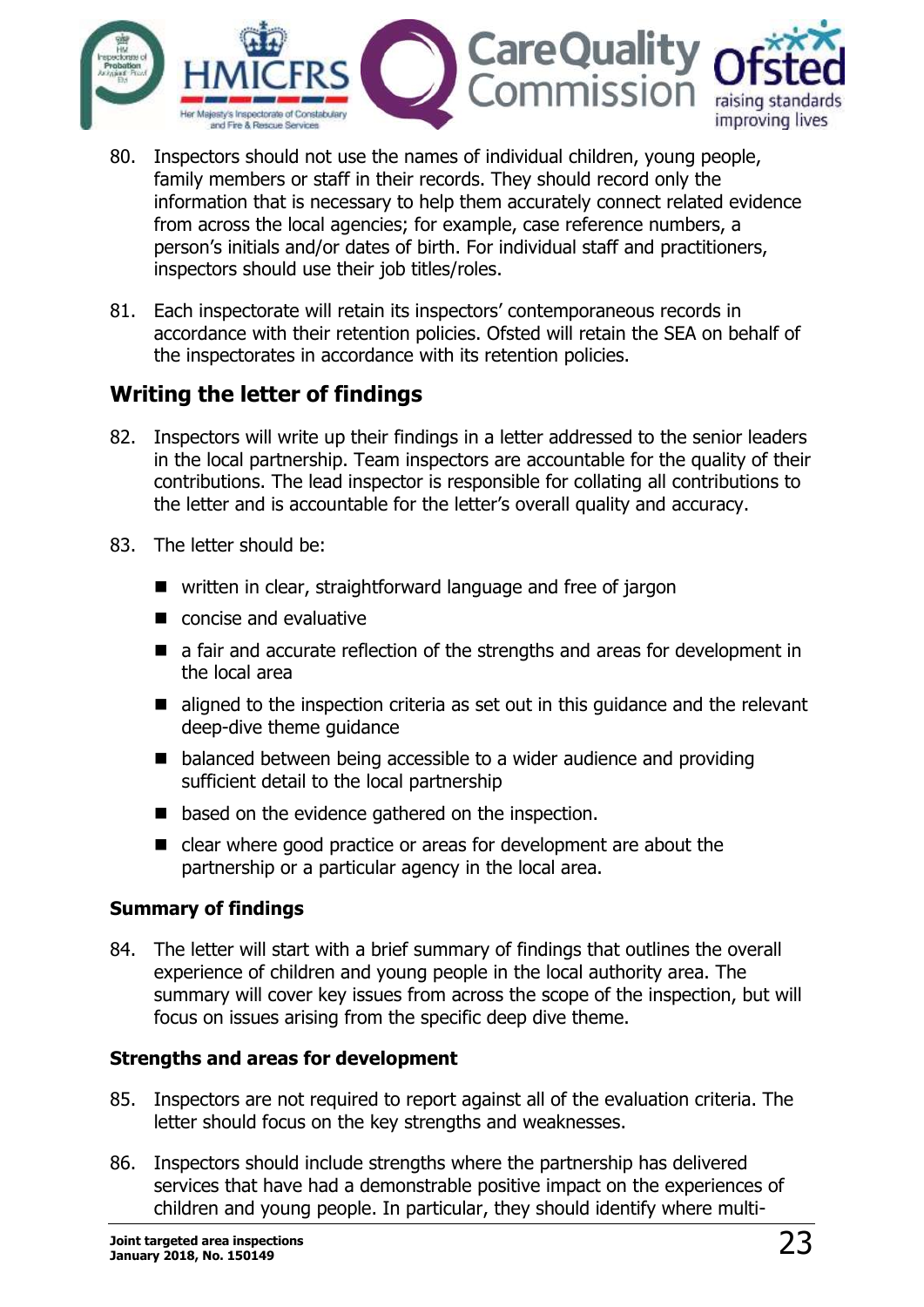

agency working has been effective. When identifying strengths in the letter, inspectors should consider both innovative practice that has led to improvement and established practice that has delivered good outcomes.

87. Areas for development will be unequivocal. They will make clear where statutory guidance is not followed or where practice is weak and, as a result, good outcomes for children are not supported.

#### **Areas for priority action**

- 88. Inspectors will include an area for priority action where a serious weakness is placing children at risk of inadequate protection or significant harm. Priority actions may result from particular or localised failings to protect children as well as systemic failures or deficits. Examples of situations that could result in a priority action are:
	- weakness in processes, decision-making and practice that result in a failure to respond to and investigate child protection referrals
	- unrecognised or unallocated child protection cases and/or significant delays in addressing child protection concerns
	- failure to manage the timeliness or quality of assessment and planning for children and young people in need of protection
	- failure to address practice deficits in multi-agency referral and assessment arrangements that were identified as areas of learning from serious case reviews or as actions from previous inspection findings
	- a significant shortfall in capacity (including frontline staffing numbers and/or qualifications and expertise) or lack of effective management oversight and supervision that impacts adversely on the protection of children
	- significant delays in allocating or assessing children in need cases, which exposes those children to potential and unquantified risk of harm
	- $\blacksquare$  ineffective partnership working and/or poor information sharing which impacts on the arrangements to protect children from significant harm.
- 89. This is not an exhaustive list. Any practice that leads to children being at immediate or potential risk of significant harm could lead to a priority action.
- 90. The letter of findings is an overview of the strengths and areas for development. Not everything discussed at the feedback meeting will be in the letter. If there are matters where an inspectorate decides to provide further detail to a particular agency to help them understand and act on the findings, that inspectorate may write to that agency directly after the inspection. This will occur by exception.
- 91. The letter will usually be sent or copied (as required) to the following people or their local equivalents: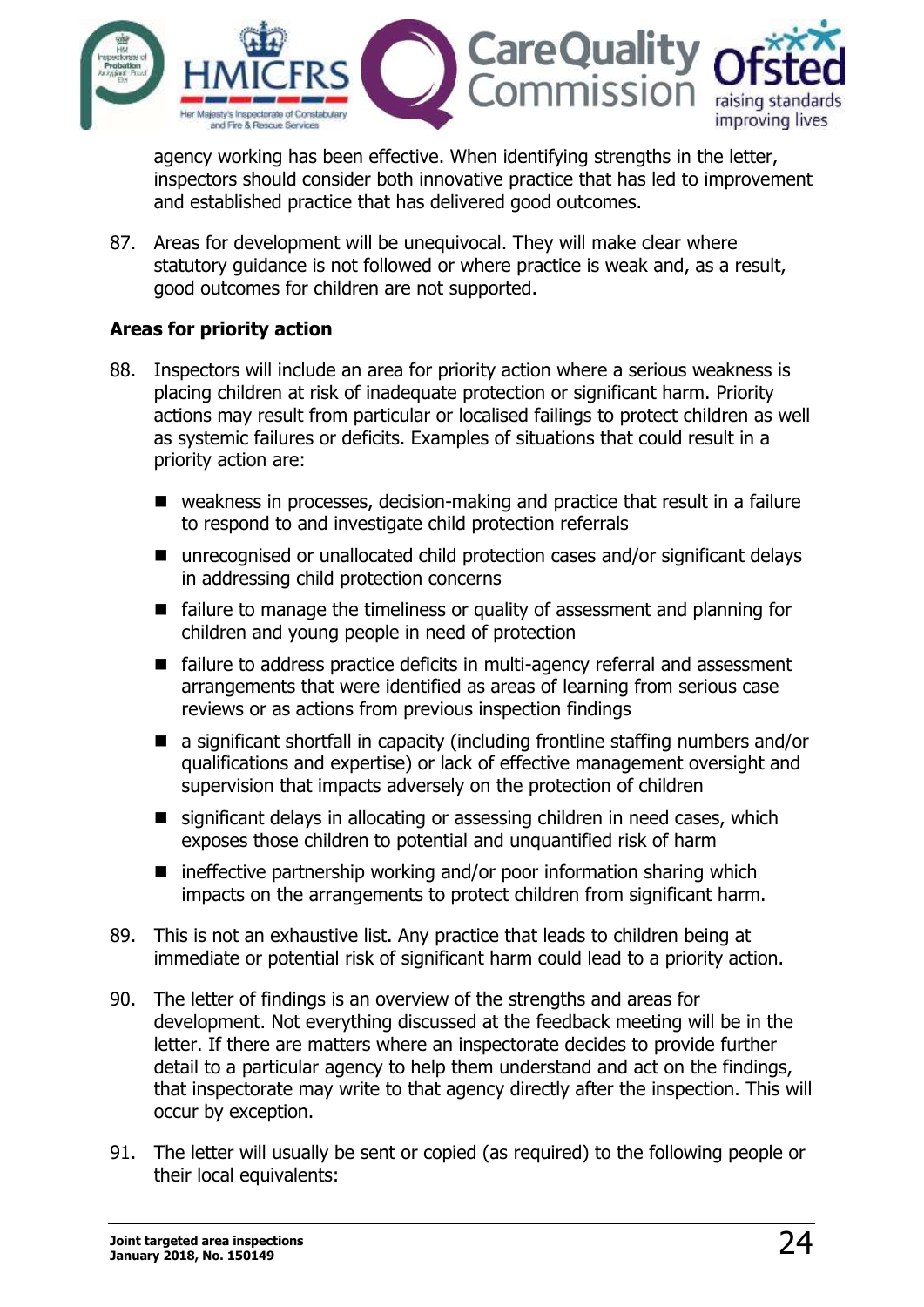

- **lacal authority:** director of children's services, chief executive
- **health:** the clinical commissioning group (CCG) chief executive and executive lead for safeguarding children
- **Police force:** the chief constable, police and crime commissioner and force liaison officer
- **Probation:** manager of the youth offending service, director of the National Probation Service (NPS), the head of the NPS local delivery unit, the chief executive of the community rehabilitation company
- $\blacksquare$  the person responsible for independent scrutiny of the local safeguarding arrangements

### <span id="page-24-0"></span>**Quality assurance**

- 92. A quality assurance (QA) manager will be assigned to the inspection to ensure:
	- consistent and correct application of the inspection quidance, methodology and criteria
	- $\blacksquare$  that emerging concerns or gaps in the inspection evidence are quickly addressed
	- $\blacksquare$  that senior officers are confident that the inspection is being properly conducted in line with the guidance
	- $\blacksquare$  that any concerns raised by the local agencies about the inspection are resolved
	- $\blacksquare$  that the findings in the final letter link clearly to the evidence from the inspection and align with the feedback provided to the local agencies at the end of the inspection.
- 93. The QA manager will be a Senior HMI from Ofsted. They will usually be on site on Thursday and Friday of the fieldwork on behalf of all the inspectorates. QA managers from the CQC, HMICFRS and HMI Probation may also be on site, but this will be by exception where particular issues on the inspection require their attendance.
- 94. The lead inspector will ask the DCS to coordinate a response from the partnership to a short evaluation questionnaire. The inspectorates will use the feedback to improve future inspection. The lead inspector will provide the evaluation form at the start of the inspection. The evaluation will ask for the partnership's views on the inspection letter so responses should not be submitted until after the final letter has been published.
- 95. Quality assurance will continue after the inspection as part of the report (letter) writing process. Senior managers in all inspectorates will review and agree the findings presented in the letter. The DCS will be provided an opportunity to coordinate a shared review of the factual accuracy of the letter and provide a single joint response on behalf of the local partnership.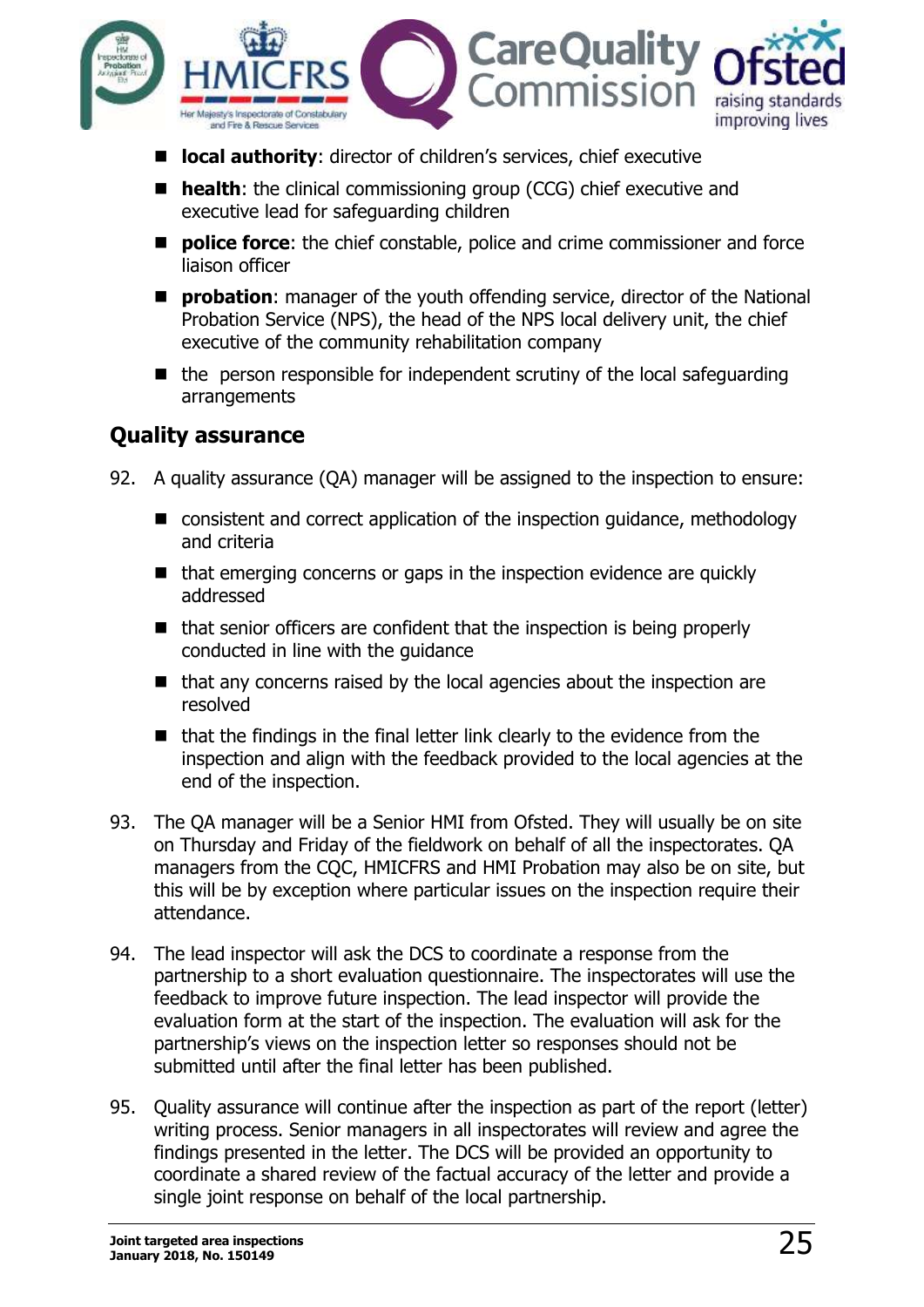

### <span id="page-25-0"></span>**Action plan after the inspection**

- 96. Her Majesty's Chief Inspector of Education, Children's Services and Skills (HMCI) may decide that a written statement of proposed action should be made in response to the findings. Ofsted will decide this in consultation with the CQC, HMICFRS and HMI Probation. They will also decide which agency should lead and which agencies should cooperate in making the statement.<sup>9</sup> This decision will be included in the letter of findings from the inspection.
- 97. It is anticipated that this will usually be a multi-agency plan setting out how the partnership or relevant individual agencies will respond to the findings of the inspection. The local partnership may choose to involve other partners in addition to those identified in the letter.
- 98. Where the letter identifies that a statement of action should be made, the identified agency must make that statement within 70 working days of receiving the final inspection findings letter.<sup>10</sup>
- 99. The lead inspector will review the action plan and prepare a response on behalf of the inspectorates. All inspectorates will agree the response before it is sent. The purpose of this review is to confirm whether the action plan shows that the local agencies have understood the strengths and areas for development in the letter of findings.

# <span id="page-25-1"></span>**Complaints**

- 100. The great majority of each of the inspectorate's work is carried out smoothly and without incident. If concerns arise during an inspection, these should be raised with the lead inspector or QA manager as soon as possible during the inspection visit to help resolve the matter before the inspection is completed. Any concerns about the factual accuracy of the findings in the letter can be raised after the inspection and will be considered as part of the QA process.
- 101. If it has not been possible to resolve concerns through these means, a formal complaint can be raised through published complaints procedures. Where a complaint relates to a specific inspectorate, it should be raised with that inspectorate. Where a complaint relates to the joint inspection arrangements, Ofsted will process and coordinate the investigation of the complaint on behalf of all the inspectorates. Our arrangements for this are set out in Annex D.

-

<sup>&</sup>lt;sup>9</sup> Regulation 3 of The Children Act 2004 (Joint Area Reviews) Regulations 2015; [www.legislation.gov.uk/uksi/2015/1792/regulation/3/made](http://www.legislation.gov.uk/uksi/2015/1792/regulation/3/made) <sup>10</sup> Regulation 4 of The Children Act 2004 (Joint Area Reviews) Regulations 2015; [www.legislation.gov.uk/uksi/2015/1792/regulation/4/made](http://www.legislation.gov.uk/uksi/2015/1792/regulation/4/made)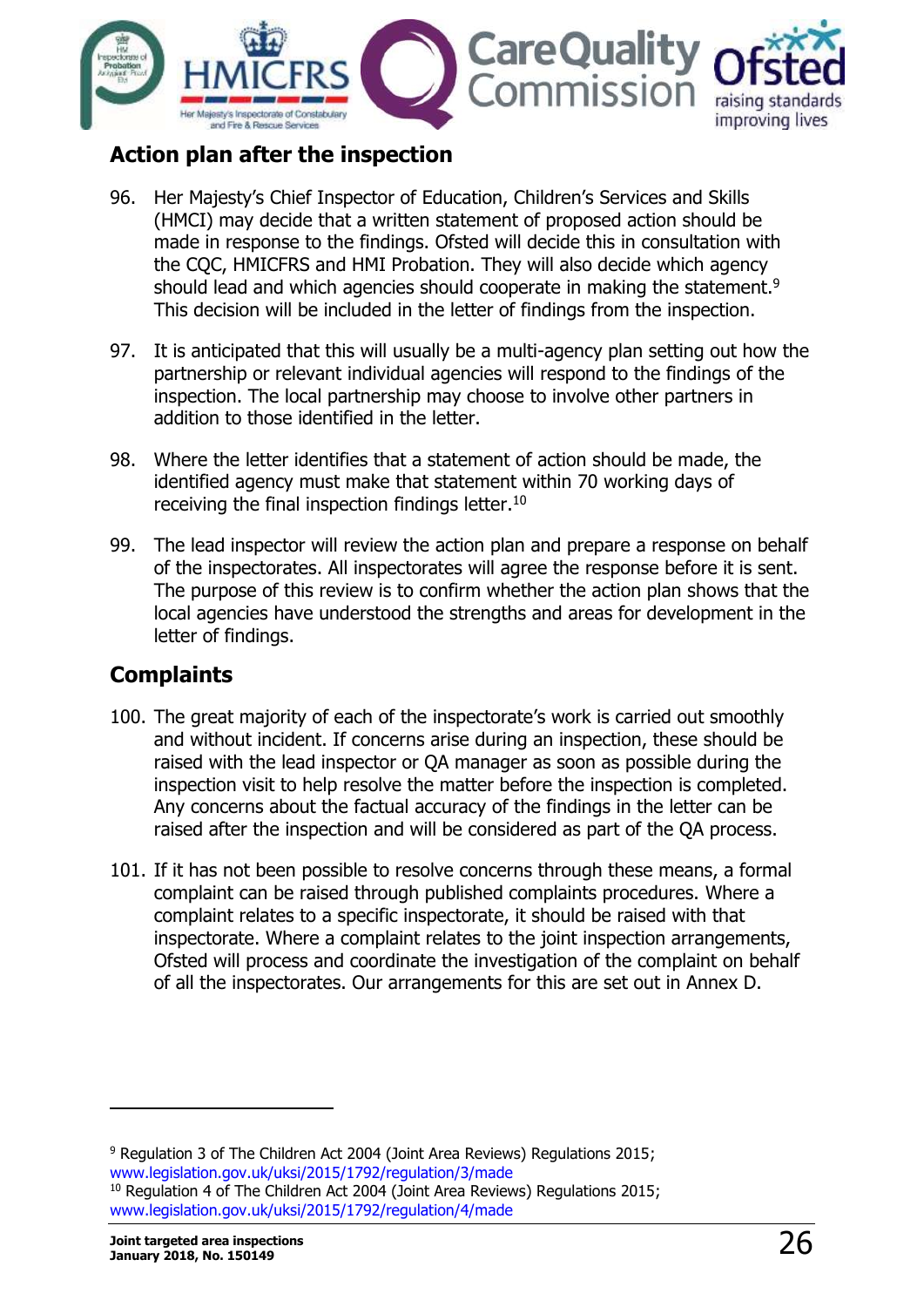

# <span id="page-26-0"></span>**Annex A. Information to support the inspection**

The evaluation criteria and the information requested for the inspection depend on the focus of the deep dive investigation. A list of the deep dive themes and the information requested for each is in the relevant deep dive guidance document: [www.gov.uk/government/collections/joint-inspections-of-local-area-services](http://www.gov.uk/government/collections/joint-inspections-of-local-area-services)

The flow diagram below outlines the milestones by when the local agencies should provide the information requested.

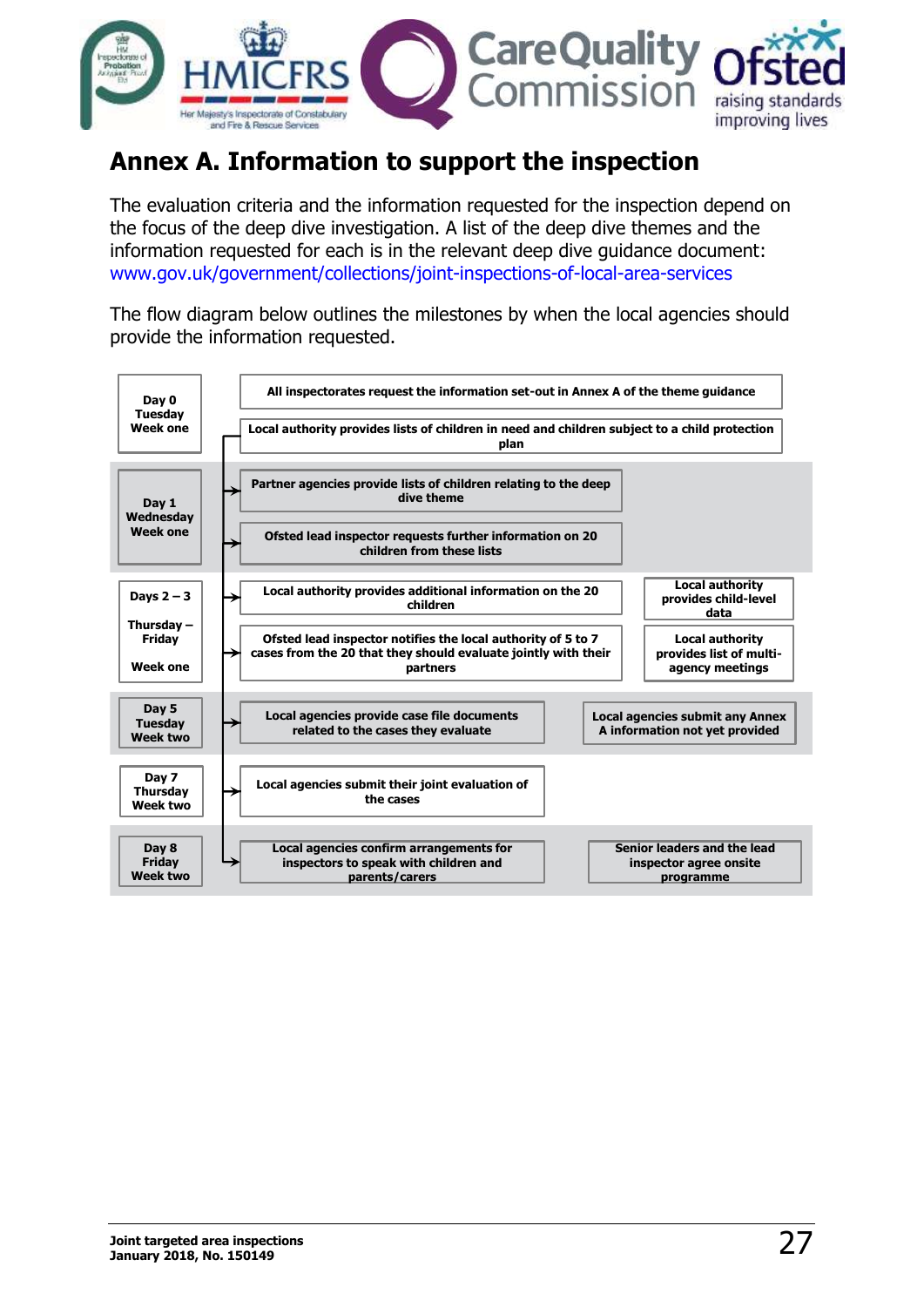

# <span id="page-27-0"></span>**Annex B. Inspection notification email**

#### **Email to notify the local agency senior leaders of the start of the inspection**

Dear [insert name of agency senior leader]

#### **Joint targeted area inspection of services for children [insert name of area]**

Earlier today I spoke with [**insert name and title or 'you'**] to inform **him/her/you** that on [**insert date**] inspectors from Ofsted, CQC, HMICFRS and HMI Probation will arrive on site in [**insert name of area**] to begin fieldwork for a joint targeted area inspection of services for children.

The particular deep dive theme for your inspection will be [**insert theme**].

The guidance outlining how the inspection will be conducted is available at the links below:

Framework and guidance – [www.gov.uk/government/publications/joint-inspection](http://www.gov.uk/government/publications/joint-inspection-of-arrangements-and-services-for-children-in-need-of-help-and-protection)[of-arrangements-and-services-for-children-in-need-of-help-and-protection.](http://www.gov.uk/government/publications/joint-inspection-of-arrangements-and-services-for-children-in-need-of-help-and-protection)

Guidance on the deep dive theme – [**insert link**].

The inspectorates have asked local agencies to provide information to support the inspection. We have arranged access to a secure online portal to receive the information requested from each service/agency by the relevant inspectorate. Details for accessing and uploading information to this portal are in a guidance note appended to this letter.

The names and contact details of the inspection team are appended to this letter.

All inspections are assigned a quality assurance manager. If there are any issues the inspection team cannot resolve, you can discuss these with the quality assurance manager for this inspection: [**insert name, number and email**].

Yours sincerely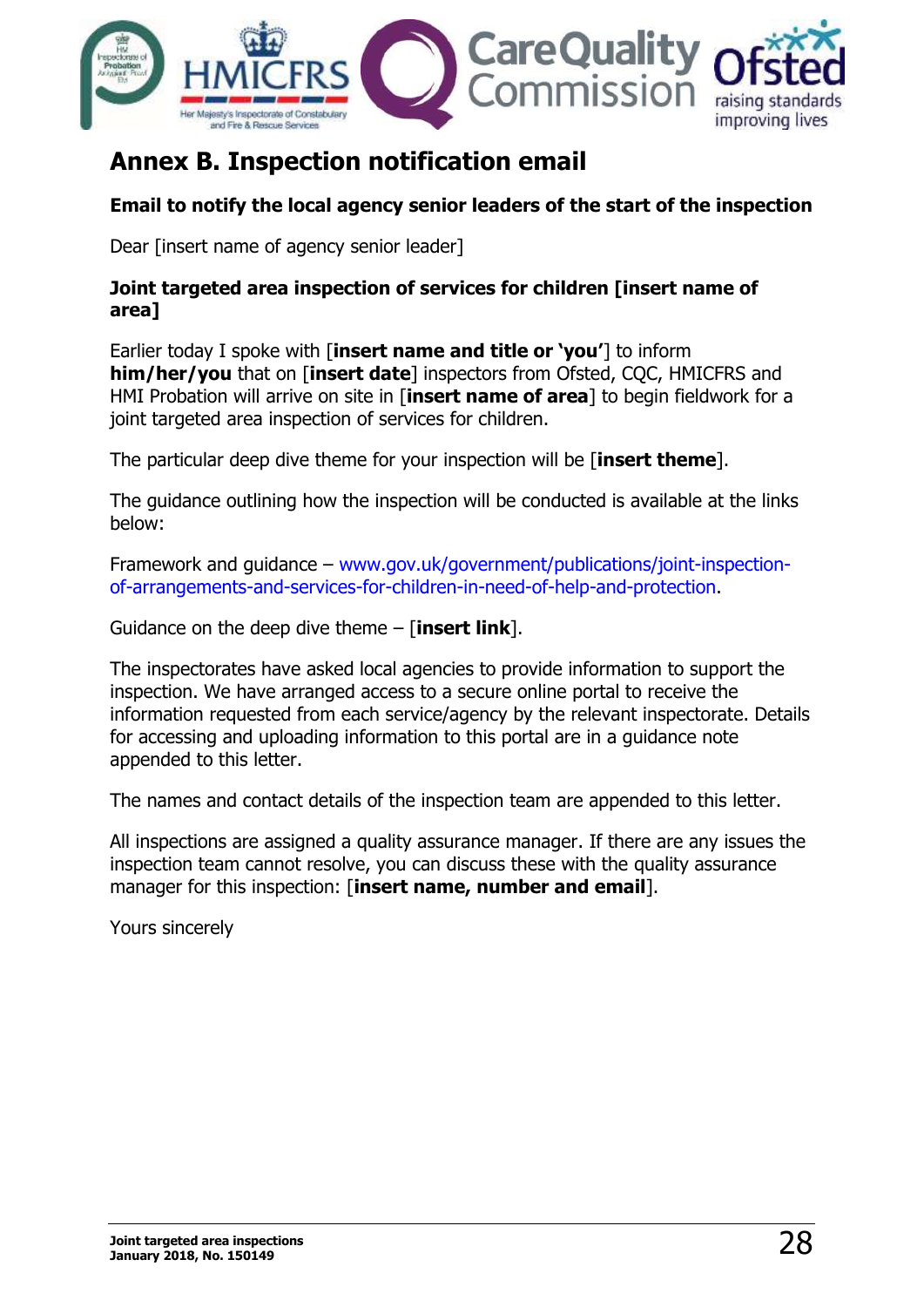

# <span id="page-28-0"></span>**Annex C. Referring concerns to the local agencies**

| <b>Case details</b><br>(include details of<br>other children in the<br>family/household if<br>relevant) | <b>Reasons for referral back</b><br>(select one category)                                                                                                                     |                          |                                                                                                                                     |
|---------------------------------------------------------------------------------------------------------|-------------------------------------------------------------------------------------------------------------------------------------------------------------------------------|--------------------------|-------------------------------------------------------------------------------------------------------------------------------------|
| Case number(s):<br>Inspector referring:<br>Date of referral:                                            | <b>Category 1</b><br>$\Box$ Serious issue of concern (for<br>example, failure to follow child<br>protection procedures and/or child at<br>immediate risk of significant harm) |                          | <b>Category 2</b><br>$\Box$ Concern that the service<br>offer or risk assessment may<br>not be appropriate for the<br>child's needs |
|                                                                                                         | What are the issues that led to the case being referred?                                                                                                                      |                          |                                                                                                                                     |
| Service:<br><b>Response and explanation required by:</b>                                                |                                                                                                                                                                               |                          |                                                                                                                                     |
|                                                                                                         | Inspector's evaluation of the information provided by the agency                                                                                                              |                          |                                                                                                                                     |
|                                                                                                         |                                                                                                                                                                               |                          |                                                                                                                                     |
| <b>Sign off</b>                                                                                         |                                                                                                                                                                               |                          |                                                                                                                                     |
| <b>Chief officer:</b><br>Date:                                                                          |                                                                                                                                                                               | Lead inspector:<br>Date: |                                                                                                                                     |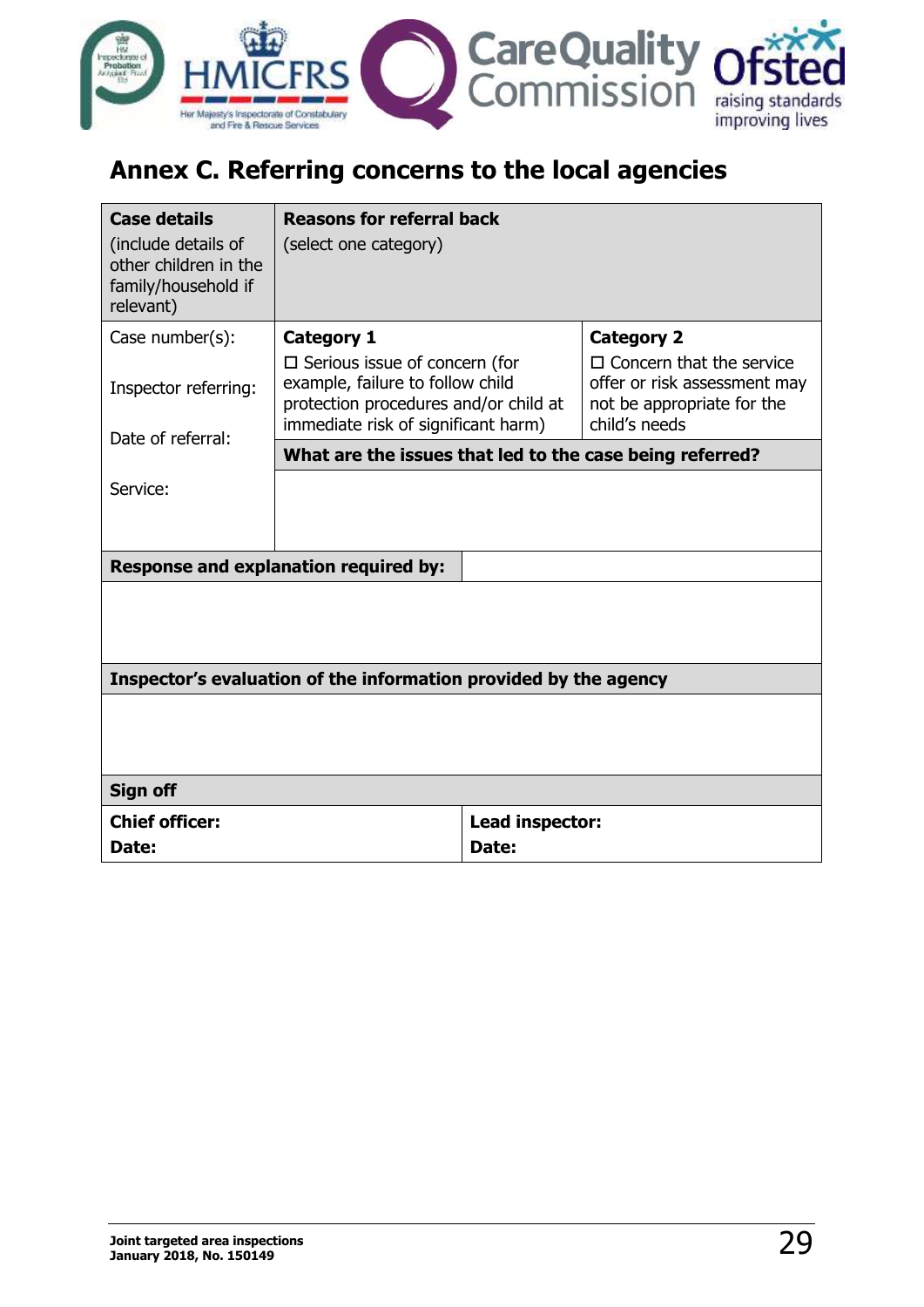

# <span id="page-29-0"></span>**Annex D. Challenges and complaints about joint inspections**

This annex provides guidance on responding to challenges or complaints about joint inspections carried out under section 20 of the Children Act 2004 by two or more of the organisations: Ofsted, the CQC, HMI Probation and HMI Constabulary.

The inspection team will make sure the inspected bodies are aware of how to raise a challenge or complaint about the inspection. Any queries on this guidance should be sent to Ofsted's Complaints Team at [complaints@ofsted.gov.uk.](mailto:complaints@ofsted.gov.uk)

The separate organisations contributing to the inspection process will have different policies and processes for responding to challenges or complaints about their own work. However, we have agreed this approach for complaints arising from these joint inspections.

All challenges or complaints relating to the joint inspection arrangements should be submitted to Ofsted who, as the lead inspectorate, will coordinate an investigation and joint response on behalf of all the relevant inspectorates. Where a complaint relates to a specific inspectorate, it should be raised with that inspectorate.

Challenges to inspection findings are often interlinked with complaints about the inspection process. Therefore, a single investigation will consider all concerns at the same time. This approach is consistent with Ofsted's published complaints procedure, available at [www.gov.uk/government/publications/complaints-about](http://www.gov.uk/government/publications/complaints-about-ofsted)[ofsted.](http://www.gov.uk/government/publications/complaints-about-ofsted)

All local authority areas should be encouraged to raise any concerns about the inspection process, including challenges to inspection findings or complaints about staff conduct, with the lead inspector during the inspection so that these can be resolved at the earliest opportunity. If a local authority area feels that this is not possible, it should contact Ofsted directly and ask to speak with the Ofsted Senior HMI assigned to the inspection as the quality assurance manager at the earliest opportunity so that the issues can be considered while the inspection is ongoing.

A local authority area can raise a formal challenge or complaint up to 10 working days after the publication or finalisation of the inspection report. Challenges or complaints should be submitted to Ofsted using the online form available at [https://contact.ofsted.gov.uk/onlinecomplaintsofsted.](https://contact.ofsted.gov.uk/onlinecomplaintsofsted) Concerns raised later than this will not usually be considered.

The publication or finalisation of a report will not usually be withheld or withdrawn unless exceptional circumstances exist. An application to withhold or withdraw a report should be made when a formal complaint is made to Ofsted. The application should set out any exceptional circumstances that may be relevant.

Challenges or complaints will be dealt with as follows.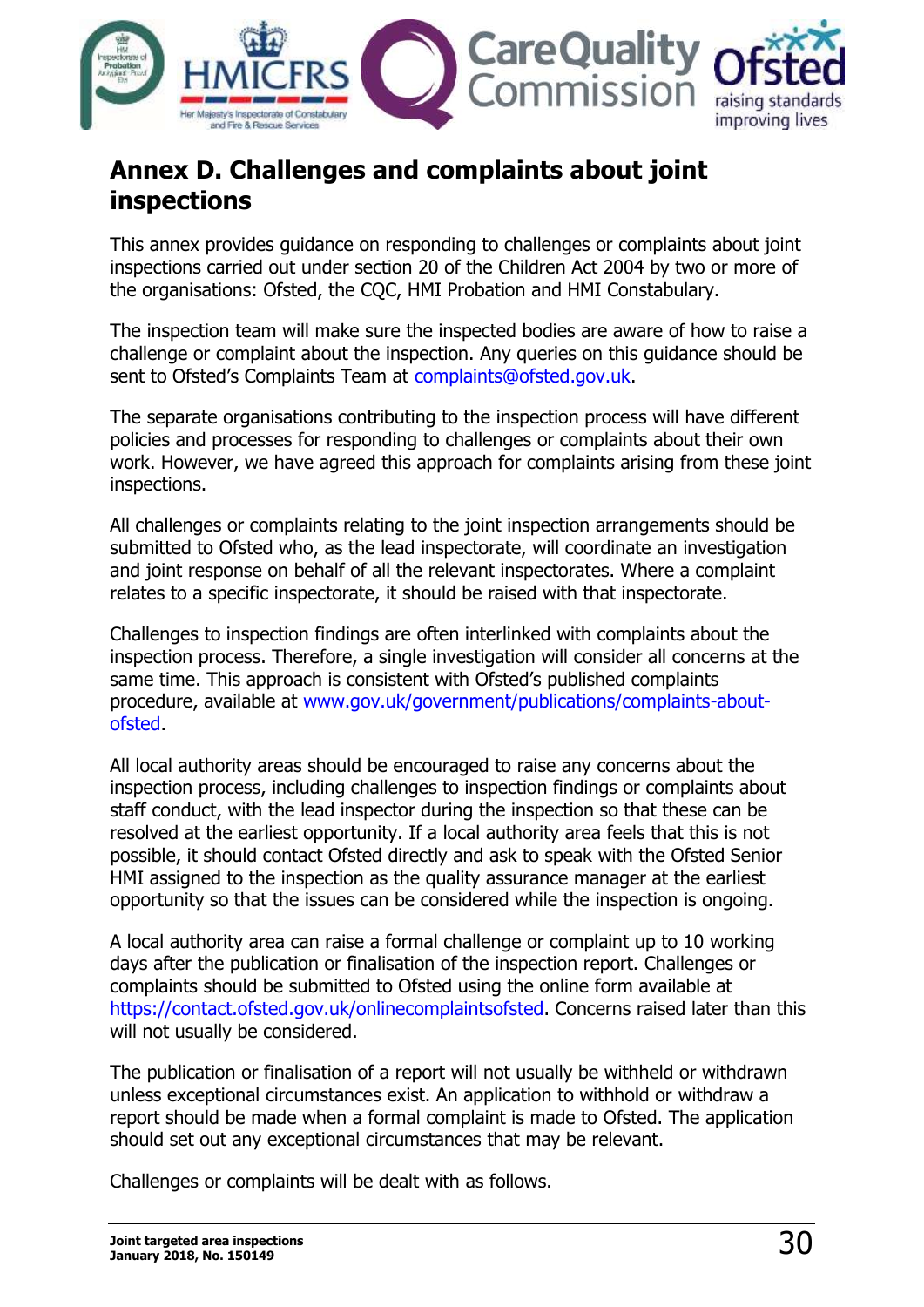

#### **Complaints about the inspection process and/or challenges to the inspection outcome**

Ofsted will appoint a lead investigator to formally consider and respond to the challenges or complaints. A final response to each challenge or complaint about the inspection process or inspection outcome will be sent within 30 working days of receipt of the concern.

| <b>Milestone</b>                                       | <b>Activity</b>                                                                                                                                                                                                         |
|--------------------------------------------------------|-------------------------------------------------------------------------------------------------------------------------------------------------------------------------------------------------------------------------|
| Within 10 working<br>days of report<br>publication     | Local authority area submits formal challenge or complaint to<br>Ofsted.                                                                                                                                                |
| Within five working<br>days of complaint<br>being made | Ofsted sends an acknowledgement letter to the complainants<br>and will confirm expected response deadlines.                                                                                                             |
|                                                        | Ofsted shares copies of all challenges or complaints with the<br>lead inspectors from other relevant inspectorates.                                                                                                     |
| Within 10 working<br>days of complaint<br>being made   | Lead inspectors have five working days to provide written<br>comments on relevant aspects of the challenge or complaint.<br>This may include queries about some aspects of inspection<br>practice or inspector conduct. |
| Within 20 working<br>days of complaint<br>being made   | The Ofsted lead investigator will consider all inspectorate<br>responses and draft a response to the concerns raised. They will<br>send this to the other inspectorates for comments.                                   |
| Within 22 working<br>days of complaint<br>being made   | Inspectorates send their comments on the response to Ofsted.                                                                                                                                                            |
| Within 25 working<br>days of complaint<br>being made   | The Ofsted lead investigator will consider all comments received<br>and finalise the response letter.                                                                                                                   |
| Within 30 working<br>days of complaint<br>being made   | The response letter will undergo final checks and sign off in<br>Ofsted. The final response letter will be shared with all<br>inspectorates before being sent to the complainant.                                       |

#### **Complaints about inspector conduct**

Specific complaints about inspector conduct will be undertaken by the relevant inspectorate as these concerns may link directly to performance management and/or disciplinary action. However, for consistency, all investigations should be completed and final responses sent out within 30 working days.

| <b>Milestone</b>                                       | <b>Activity</b>                                                                                                                                                                          |
|--------------------------------------------------------|------------------------------------------------------------------------------------------------------------------------------------------------------------------------------------------|
| Within five working<br>days of complaint<br>being made | Acknowledgement letters will be sent to complainants and will<br>confirm expected response deadlines.<br>The letter will explain which inspectorate will undertake the<br>investigation. |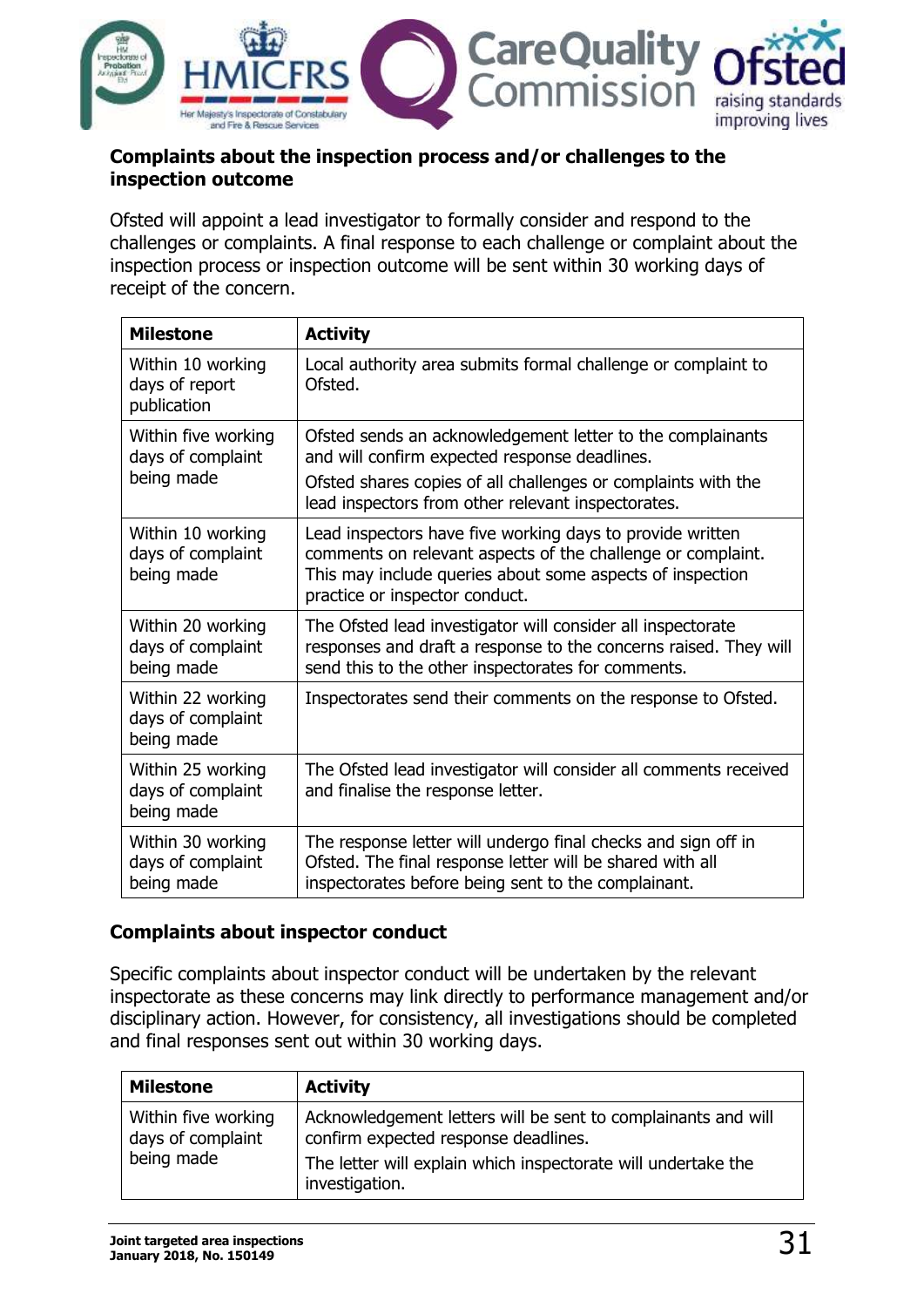

| Within 30 working | Internal deadlines and sign-off arrangements within an           |
|-------------------|------------------------------------------------------------------|
| days of complaint | inspectorate will be used to consider complaints about inspector |
| being made        | conduct.                                                         |

In order to maintain appropriate confidentiality, investigation outcomes into specific complaints about inspector conduct will not automatically be shared across all inspectorates. However, the overall outcome must be provided to Ofsted as to whether a complaint about inspector conduct has been upheld.

#### **Complaints that contain challenges to both inspection process/outcomes and concerns about inspector conduct**

These will be considered on a case-by-case basis. In some cases it may be appropriate for queries about inspector conduct to be included in a broader complaint investigation. In other cases, for reasons of confidentiality, complaints about conduct might be considered separately.

Where this occurs, it is important to consider whether the outcome of an investigation into a complaint about conduct might impact on the robustness of the inspection process itself or the inspection outcomes. The relevant inspectorates will be consulted in all such cases.

Ofsted will record learning outcomes from the complaint investigations and share this with all other inspectorates.

#### **Requests to withhold or withdraw publication of a joint inspection report**

All inspectorates agree that publication of a joint inspection report will not be withheld or withdrawn unless exceptional circumstances are identified. The issue of exceptional circumstances will be considered on a case-by-case basis.

Such requests are by nature urgent, and often require a response within 48 hours. Whenever practicable, Ofsted will seek the views of the lead inspectors from all other inspectorates before making the decision whether or not exceptional circumstances exist that justify withholding or withdrawing publication. However, in very urgent cases, the other inspectorates agree that it may be necessary for Ofsted to make a decision unilaterally. In those circumstances, Ofsted will advise the other inspectorates of the decision at the earliest opportunity so that they can make representations.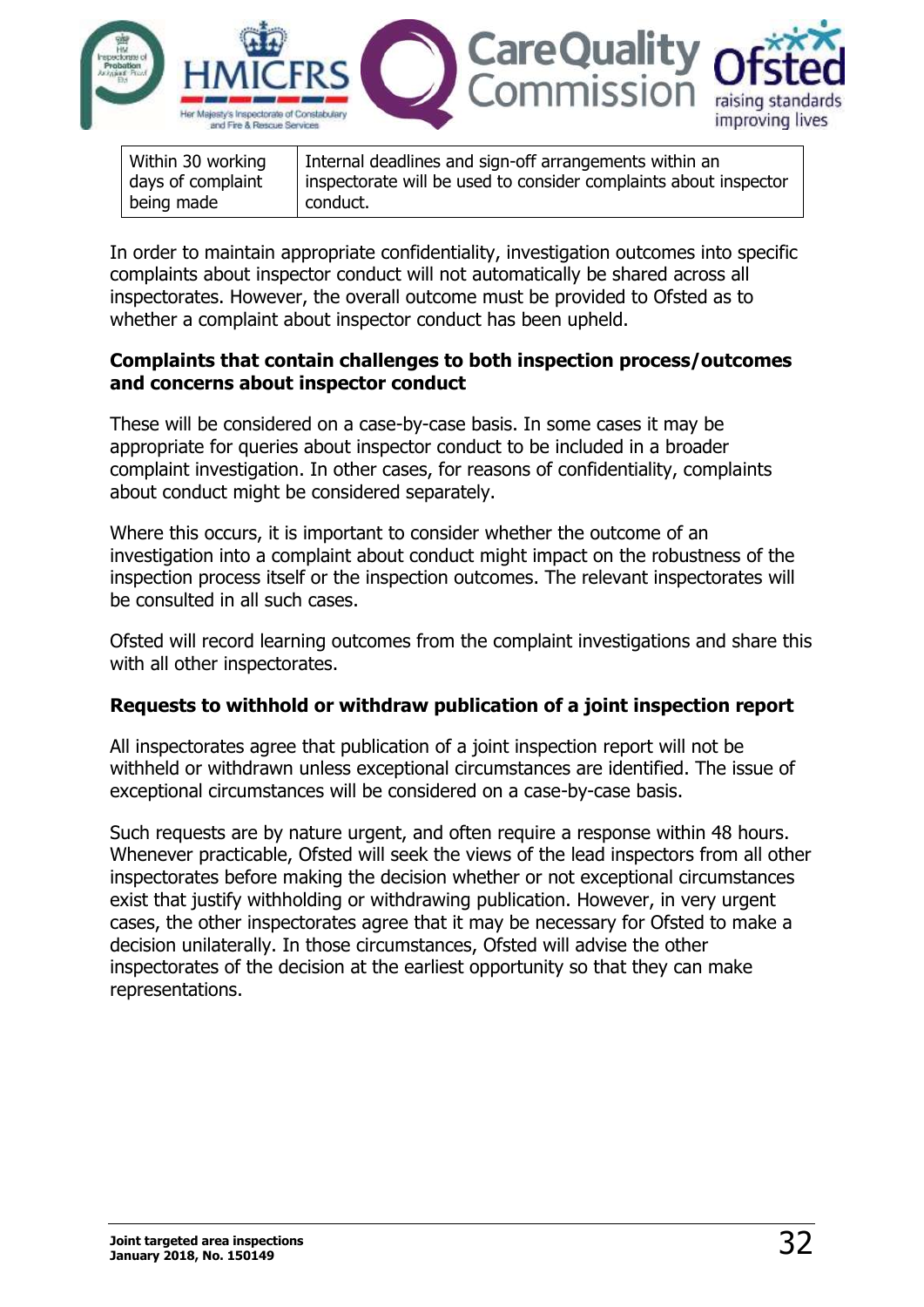

# <span id="page-32-0"></span>**Summary of framework changes**

This section outlines additions to guidance or changes to the inspection methodology. This does not include corrections or changes made to improve clarity.

#### **Changes made in January 2018**

- We amended the quidance to make clear that our evaluation of the 'front door' may be of all forms of child abuse, neglect and exploitation or it may focus on specific types of harm in line with the deep dive theme for that inspection.
- We changed references to the 'local safeguarding children board (LSCB)' to local safeguarding arrangements
- HMICFRS will now usually allocate four inspectors to the team rather than three.
- For the cases that we ask the local agencies to evaluate, we will ask for individual agency's evaluations (where available) as well as the joint evaluations.
- We have added a request for local agencies to identify some specific cases that relate to the deep dive theme to support inspectors to select the children whose experiences they will evaluate.
- We have added a request for youth offending teams, the national probation service and community rehabilitation companies to identify some specific cases with their involvement to support inspectors to select the children whose experiences they will evaluate.

#### **Changes made in April 2017**

- A new footnote in section one clarifying that the JTAI may focus on specific cohorts of children at the point of identification, notification and referral.
- Removed some references to activities happening at specific times of day. Any such deadlines will now appear in the guidance for the deep dive theme.
- Changes to the list of meetings: inspectors will usually only meet with the local authority chief executive and the lead elected member of children's services where emerging findings on the inspection require this.

#### **Changes made August 2016**

- Guidance on including a summary of findings in the inspection report.
- Additional information on the inspectorates' review of post-inspection action plans.
- A new annex outlining the complaints procedure for joint inspections.